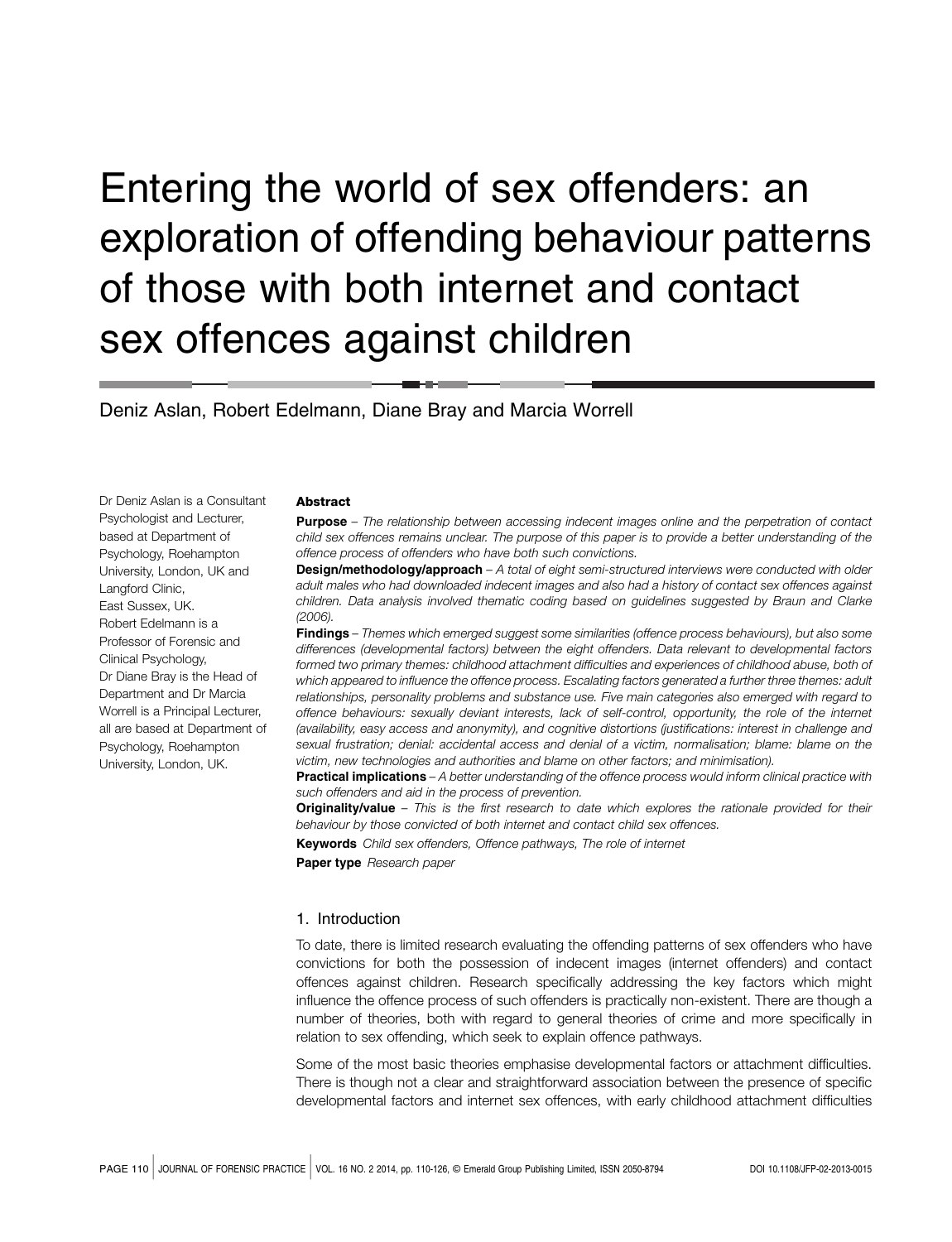and maltreatment only providing a partial explanation for sexually deviant behaviours of some, but not all internet sex offenders (Sheldon and Howitt, 2007). However, developmental trajectories or individual pathways may be forged by building blocks of behaviours and experiences, which influence patterns of adult sex offending against children (Connolly, 2004).

General theories of crime provide a useful starting point when considering plausible explanations for sex offending against children. Lack of self-control is assumed to be the broadest and most important factor in the process of offending (Baumeister and Boden, 1998). This theory describes those who commit sexual offences (like those who commit any other offence) as versatile offenders who engage in many different types of crime and antisocial behaviours (Gottfredson and Hirschi, 1990).

Developmental theories also provide a possible explanation of sexual offending. Age of onset and persistence of delinquency are key features that determine severity and continuity of antisocial behaviours and its association with psychosocial and individual problems both in relation to general criminal behaviour and sexually motivated crime (Fergusson et al., 1996; Jeglum-Bartusch et al., 1997). Such theories have been evaluated by examining how behaviour patterns change in relation to the time of onset and type of offending behaviour, and the rate at which offences are committed, linking different offence trajectories to different aetiological factors (Moffitt, 1993; Patterson and Yoerger, 2002; Lahey and Waldman, 2003). While general theories of crime and developmental theories offer some degree of insight neither are able to fully explain multiple offences against children. General theories of crime provide a useful starting point in explaining these offences but self-control appears to be a trait that exists along a continuum; it can be directly modified and may not consistently predict sexual offending behaviours. In support of a developmental theory of offending behaviour, studies describing offence trajectories are of particular relevance when considering chronic offenders whose criminal career often begins at an early age and persists into adulthood. Moffitt's (1993) theory appears to be applicable to offenders who have both internet and contact convictions. However, this might only account for changes and continuities in terms of severity of offending (i.e. escalation and de-escalation). Those sex offenders who commit internet-contact offences against children may warrant a more specific explanatory framework.

Finkelhor (1984) provided the first multifactorial theory as to how individual psychological characteristics and broader socialisation combine in order to facilitate child abuse. This theory described four stages (motivation to sexually abuse; overcome internal inhibitors; overcome external inhibitors and the resistance of the child) that precede sexual offending, and explains some of the diverse characteristics among sex offenders. Although, the theory has strongly influenced clinical work with sex offenders, there is conceptual overlap between stages, and its applicability to internet-contact offenders remains unclear. It does not account for why, in certain circumstances, non-sexual needs are expressed in a sexual way. For example, emotional congruence where offenders turn to children because they are less threatening is very similar to developmental blockage, where offenders unable to meet their need for intimacy with an adult turn to children. There is also a similarity between disinhibition and overcoming internal inhibitions. With regards to internet-contact offending, Finkelhor's (1984) Precondition model does not fully explain this. The first three stages could be related to internet offenders but the question then becomes what motivates the offender to continue to stage 4 or in some instances to stop before the final stage. For example, in viewing indecent images of children overcoming the resistance of a child is not necessarily a pre-cursor to this offence.

Wolf (1989) and Eldridge's (1998) cycle of sex offending was based on the assumption that experiences of childhood maltreatment function as "potentiators" to the development of sexually deviant behaviour by dissolving inhibitions which would usually prevent against sexual deviance. However, while such models provide a useful framework around which to structure treatment, in particular explaining how the offender becomes stuck in a negative cycle of offending, they are too restrictive to fully describe the process of internet-contact offences.

Ward and Hudson's (1998) self-regulation model expanded upon earlier models by arguing how child sex offenders guide their own actions in different ways. Their four offence pathways described the offenders' approach towards the sexually deviant behaviour (avoidance or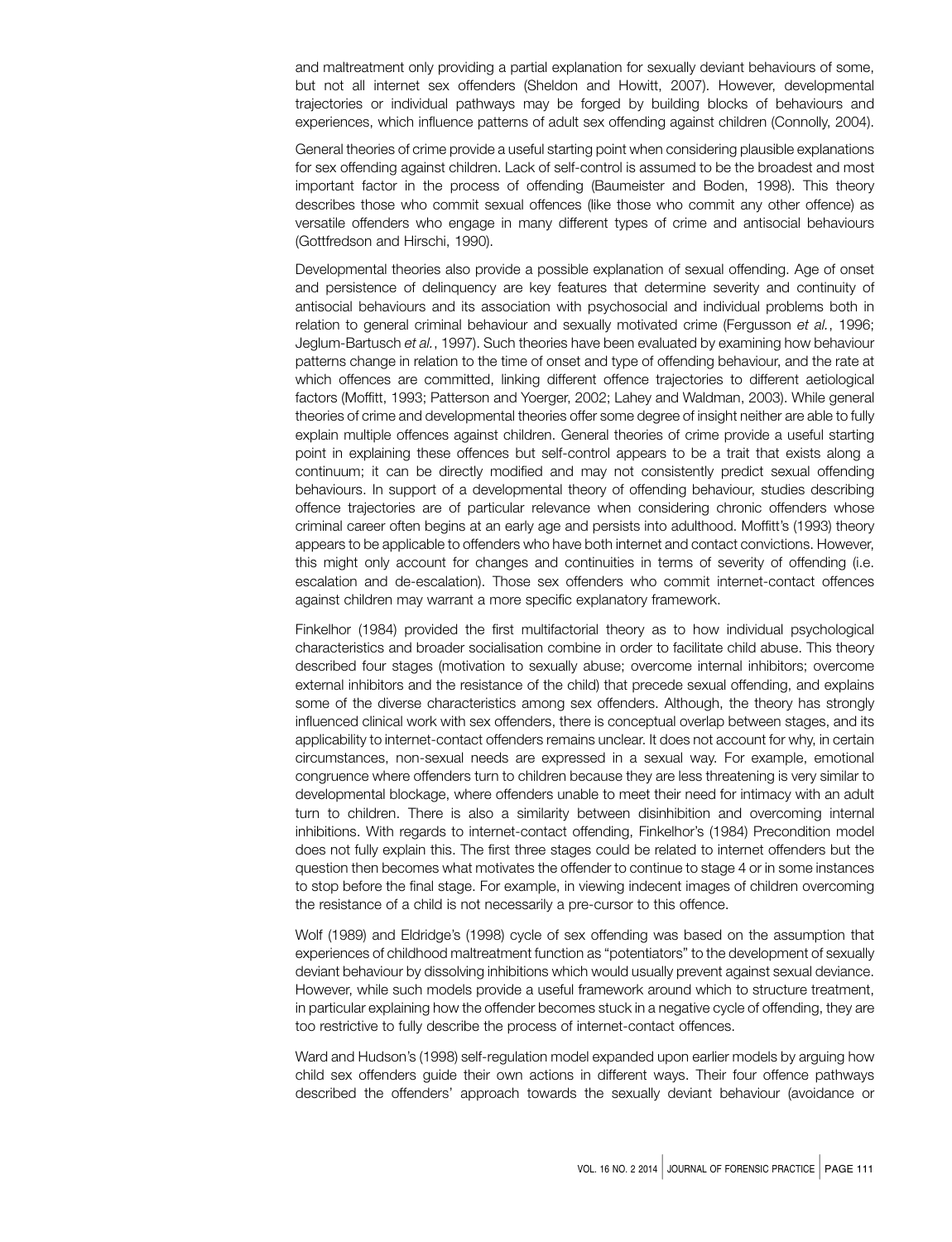approach) during the planning stage of the offence process, the strategies adopted to achieve their goals (passive, active, explicit or automatic) and also the adoption of one of three self-regulation styles (under regulation, mis-regulation and effective regulation). In comparison to previous theories, Ward and Hudson's (1998) self-regulation model has significant advantages. This model provides both a more individualistic approach and yet also captures the diversity of the offence process. However, it is unclear whether such theories relating to general sex offending are also applicable to perpetrators of child abuse.

Extending on the above, Ward and Siegert's (2002) pathways model suggests there are multiple pathways leading to sexual offending and that each pathway involves a core set of dysfunctional psychological mechanisms that cause specific outcomes. The model identifies five etiological pathways: intimacy deficits, deviant sexual scripts, emotional dysregulation, anti-social cognitions and multiple dysfunctional mechanisms. The first etiological pathway, intimacy deficits, refers to offenders who are hypothesised to possess normal sexual scripts and only offend at specific times (e.g. at times of prolonged loneliness, rejection, or if their adult relationships are compromised or unsatisfactory). The second etiological pathway, deviant sexual scripts, refers to offenders who have subtle distortions of sexual scripts and dysfunctional attachment styles (Ward et al., 1996), where interpersonal closeness is only achieved via sexual contact. The third etiological pathway, emotional dysregulation, refers to offenders who possess normal sexual scripts but have difficulties in the self-regulation of emotions (Thompson, 1994). The fourth etiological pathway, anti-social cognitions, refers to offenders who do not have distortions in their sexual scripts but possess general pro-criminal attitudes and beliefs and whose offending reflects this antisocial tendency. Finally, the fifth pathway, multiple dysfunctional mechanisms, refers to offenders who have distorted sexual scripts coinciding with dysfunctions in all of the other primary psychological mechanisms. Middleton et al. (2006) tested the applicability of this model on a sample of 72 male internet offenders with findings indicating that the majority of internet offenders fell into either the "intimacy deficits" category (38 per cent of the sample) or the "emotional dysregulation" category (35 per cent of the sample). Those with intimacy deficits accessed indecent images at times of loneliness and dissatisfaction whilst those with emotional dysregulation problems accessed indecent images of children as a mood-alleviating strategy. Because the results refer to deficits and distortions one unfortunate inference, which clearly few would argue for, is that these men are in some way "blameless" for their offending behaviour because they are somehow "defective". Furthermore, because data was generated from the National Probation Services standardised psychometric battery for the accredited Sex Offender Treatment Programmes (Beech et al., 1999), rather than interviews with actual internet offenders, it is difficult to assess whether salient additional, perhaps contradictory, information may have been lost.

Theories more specific to internet offending have provided some explanation of the offence process of multiple convictions and in particular the relationship between viewing indecent images and actual abuse of children. Based on a literature review, Quayle and Taylor's (2003) model provided an important step towards an understanding of problematic internet use and subsequent contact offending. Their model focused on six core areas (setting events, engaging with the internet, escalation of problematic internet use, offending behaviour, non- offending behaviour and process) that, when combined, could contribute to problematic internet use and subsequent contact offending. However, this model lacks specific evidence from clinical practice and without empirical research it is difficult to determine whether offenders who have convictions for both internet and contact child sex offences actually represent a subgroup of sex offenders distinguishable from those who only commit either contact or internet only offences.

### 1.1 The present study

There are a number of theories which provide some insight into the offence process but limited research focusing on the offending patterns of internet-contact child sex offenders. Understanding the offence process would make an important contribution to the literature, which would help to facilitate more effective treatment and management strategies for this population. The aim of this study, therefore, is to elicit information about how offenders with convictions for both internet and contact offences make sense of their offending behaviours and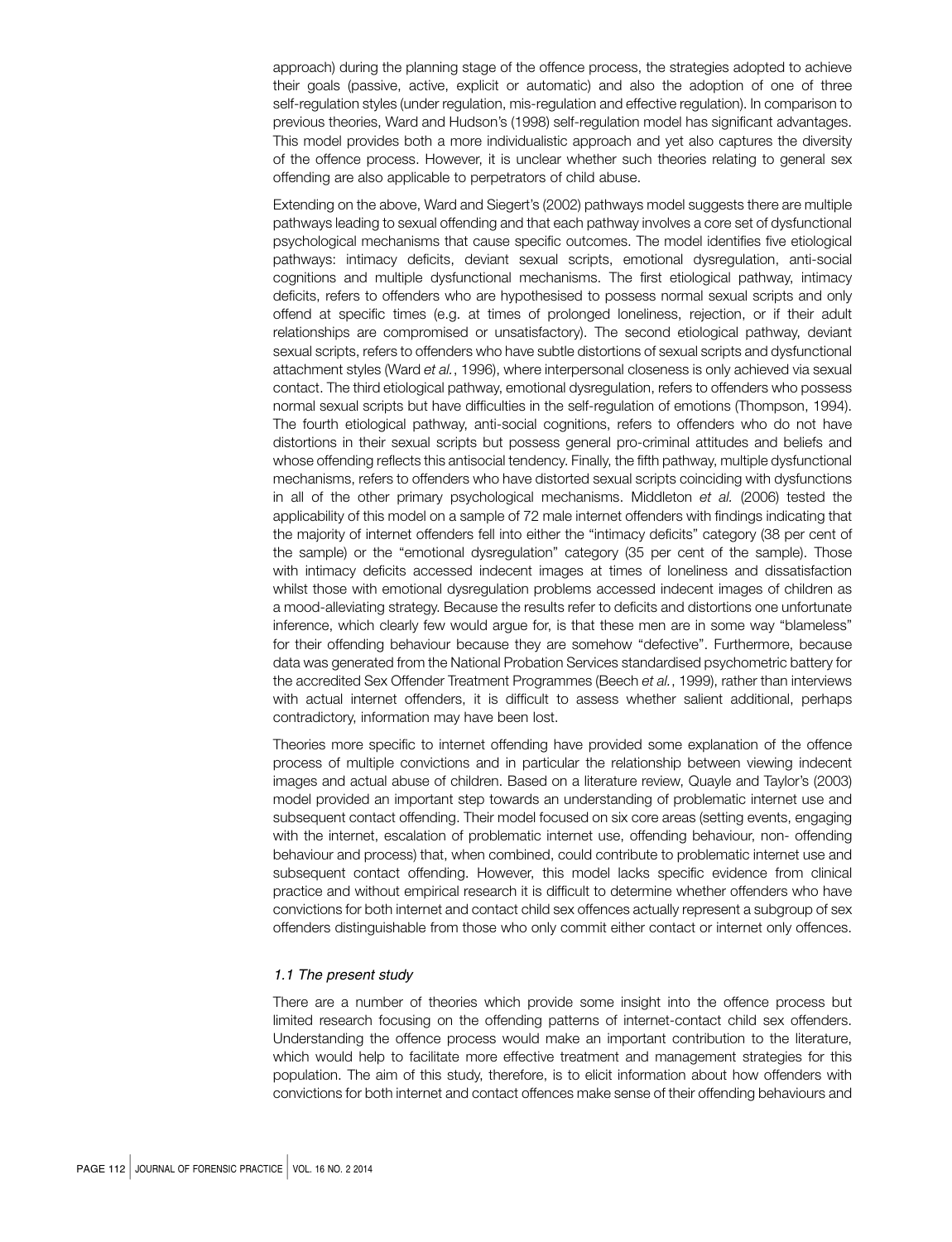to explore the nature of the relationship between committing contact offences and viewing indecent images of children and to examine the extent to which these explanations fit with existing theories of the offence process.

# 2.Method

## 2.1 Design

A qualitative research methodology using a semi-structured interview schedule was used in this study. Qualitative interviews propose the construction of theory from verbal data and focus on an individual's subjective view of the inner world perspective that is not easily answered by quantitative methods (Orford, 1996; Willig, 2001). Such methods aim to explore a central research question rather than prove or disprove a preconceived idea. They are potentially very useful for exploring areas about which little is known (Gilbert, 1993) and offer a powerful and flexible tool for increasing knowledge about complex and heterogeneous variables. It is anticipated that adopting this approach would offer rich insight into those who have been convicted of both downloading and accessing indecent images of children as well as committing contact child sex offences.

## 2.2 Participants

A purposive sampling approach was used to identify participants, who had committed both contact and non-contact (i.e. internet-related) offences against children. Internet offences consisted of accessing, downloading, trading and/or making indecent images, or pseudo-images of children. Contact offences consisted of "hands-on" assaults, including indecent assault, unlawful intercourse, rape and buggery against children. Based on official records of convictions, eight offenders who were convicted of internet-related offences, but who had a past history of contact offending at the time of their index offence, were selected for the study. It is possible that they may have committed additional online offences prior to the contact offence. All participants were white British males aged 18 and over  $(SD = 7.11; M = 54.87)$ , and were on probation, supervised across Greater London Offender Management Units (for full details of the eight participants see Appendix).

# 2.3 Procedure

Participants were given a brief preliminary interview to outline the purpose of the research before agreeing to take part. The men were told that their participation in the study was voluntary and would not influence their progress through the Offender Management Units. There were no compensation or inducements provided to offenders for participating in the research. They were assured of confidentiality and anonymity, unless they disclosed specific information about a current risk to self or the public. All participants completed a consent form and were given standardised instructions. Each participant was allocated a unique code number known only to the researchers that was used to record and store information arising from the research. All offenders were seen at the Offender Management Units on a one-to-one basis with the lead author, the interviews lasting between one or two hours.

The questions in the semi-structured interview were designed to be non-threatening, sensitive and encouraging. A pilot interview was conducted to check for validity of interview questions. This was designed to gather information about personal background including histories of emotional, physical or sexual abuse as a child with the main questions focusing more on the different stages in the offending process. In order to maximise offenders' comfort in talking about issues related to their offending behaviour, they were initially asked general questions about their best memories of childhood, schooling and relationships. At the end of the interview, all participants were debriefed to counteract any possible distress that might have resulted from answering the questions. The researchers have adopted specific best-practice guidelines for the storage of different types of data, in strict accordance with the Data Protection Act 1998 and ethical guidelines stipulated by the British Psychological Society. Ethical approval was granted by both the University of Roehampton and the London Probation Service. Data from the interviews were captured by way of audio tape recording and completing research notes at the end of each interview.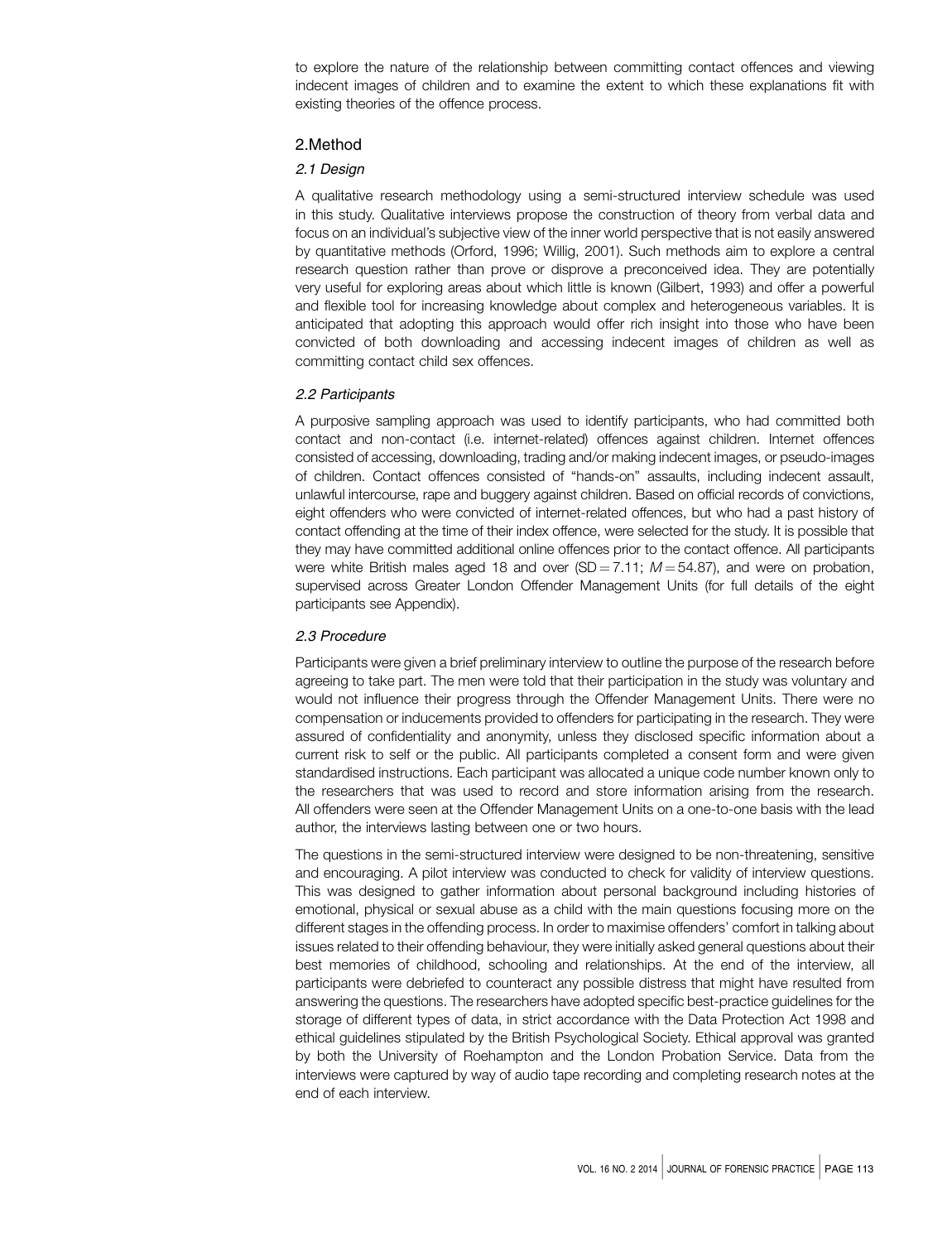# 3. Data analysis

In order to facilitate data analysis, all interviews were tape recorded using audiotape and later transcribed into Word documents. Transcripts were then read and re-read in order to gain an overall understanding of offenders' views and experiences, to identify emerging themes and to develop a coding frame. Transcripts were read by different members of the research team, so that the analysis and coding frame could be refined through discussion. This was followed by data reduction in which all transcripts were coded using broad category codes and suggested possible interpretations. The transcripts were then grouped by broad category codes and then each case was examined and reconfigured for recurring common threads constantly comparing extracts case by case.

Data analysis involved a thematic coding analysis based on guidelines suggested by Braun and Clarke (2006). Thematic analysis can either identify the themes pertaining to a particular research question (deductive analysis) or it can identify themes that are observed across the entire data range (inductive analysis) (Braun and Clarke, 2006). Inductive thematic analysis occurs when the researcher observes themes from the data without having had a particular preconception of the various themes that would emerge. Deductive thematic analysis on the other hand, is guided by the researcher's particular thematic interest and seeks to analyse a specific area of the data. The authors used a deductive approach as this method facilitates the interpretation of identifiable themes and patterns of behaviour. The process involves five main stages based on the guidelines of a number of sources (Aronson, 1994; Braun and Clarke, 2006; Breakwell et al., 2000; Lambert and O'Halloran, 2008). These are detailed reading of the data quantity, identification of data sets, identification of initial themes from data sets, refinement of themes, and clustering themes into categories.

# 4. Results

The thematic analysis relevant to developmental factors formed two primary themes, which explored childhood attachment difficulties and experiences of childhood abuse, both of which appeared to influence the offence process. Attachment problems in adulthood, personality styles, and substance use were identified from the data as escalating factors contributing to the offence process. Explanations of participants' offence related behaviours generated a further five key themes: sexually deviant interest, lack of self-control, opportunity, the role of the internet and cognitive distortions. Selected quotations from the interviews are used both to illustrate and give support to each category.

## 4.1 Developmental factors

4.1.1 Childhood attachment difficulties. Themes relevant to participants' recollection of early childhood attachment difficulties formed two subcategories. This experience was either predominantly negative or positive, where participants experienced parental neglect, rejection, prolonged absence or dysfunctional parenting style, or experienced family cohesion, stability and positive relationships with primary caregivers.

Positive childhood attachment. In order to present the shared experiences of participants, three offenders' childhoods were free from poor attachment and described their childhoods as "happy":

[...] If there was something that tripped this off you know. If I was abused you know [...] If I had a poor family background [...] If I didn't have supportive parents then you could say possibly that this was the case and what have you. None of these happened to me [...] I had very supportive parents [...] no abuse [...] I had a very good childhood and very fortunate in many other things. My parents were the most wonderful that you could every think [...] (David).

In some instances at least, attachment difficulties may not be the significant feature of offending behaviour for some sex offenders. It is possible that their offending is influenced by non-familial abusive childhood experiences or bound up with other escalating factors such as social difficulties, adult relationships, personality problems or substance abuse.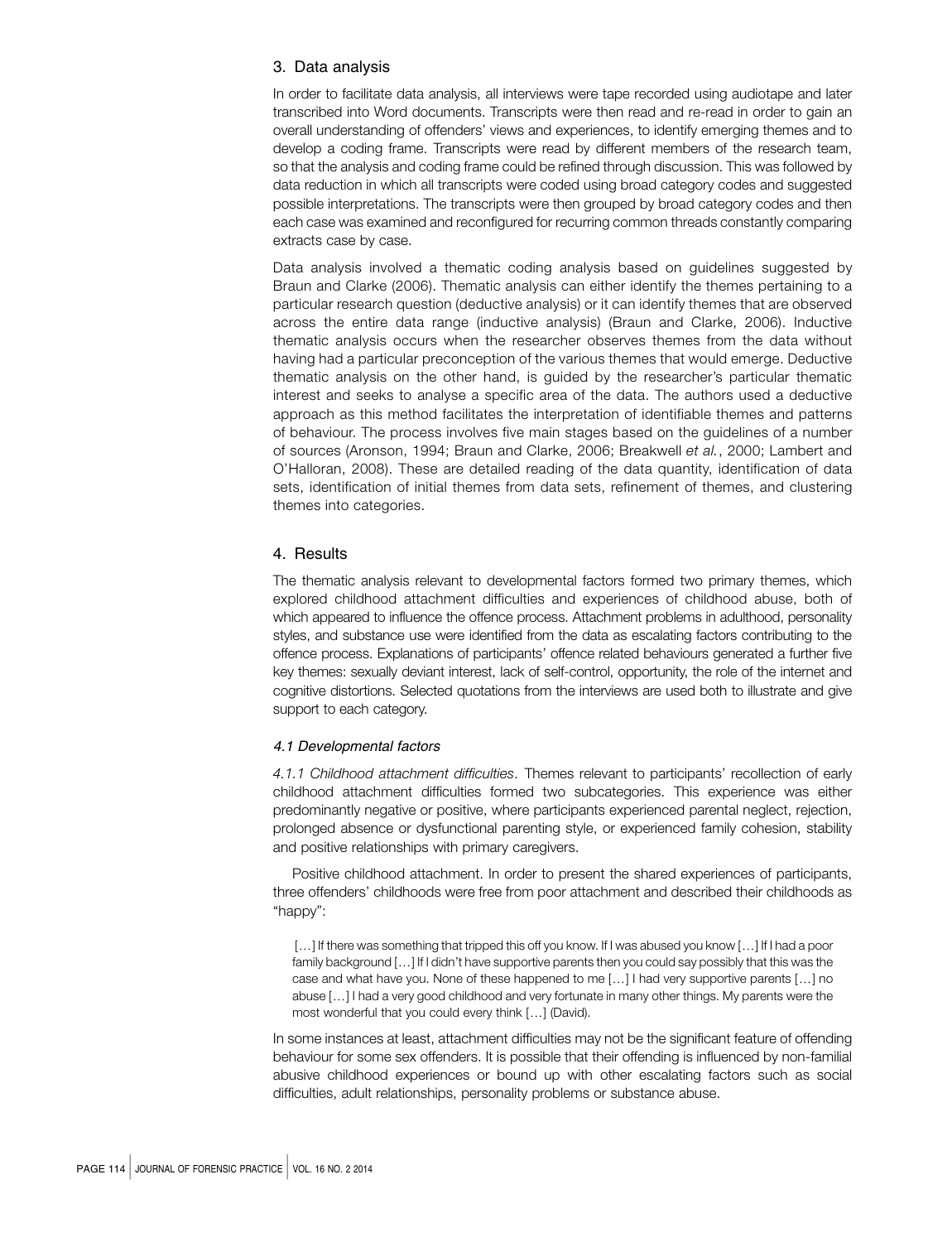Negative childhood attachment. The childhoods of other offenders were frequently problematic, lacking parental nurturance and with periods of separation from parents:

When my mother put me in the orphanage I was six years old I said to her she is dead in my mind  $[...]$  (Ed). When I was young [...] ah one minute we were living in Morecombe, then we were living in Lancaster, then living with Nana, then living with my Aunty [...] and I thought there was nobody else that [...] to turn to [...] no real parents [...] (Harry).

Early relationships with parents, whether positive or negative, provide a model or template for future behaviours (Beech and Mitchell, 2005). Such experiences may not affect development in a single way but generate a way of "looking at the world" through schemata (Mann and Beech, 2003), or implicit theories (Ward and Keenan, 1999) that contribute to the evolution of perception, arousal and behavioural impetus which predispose some to act out sexually with children.

4.1.2 Abusive childhood experiences. Three subthemes of abusive childhood experiences were identified: emotional, physical and sexual. These subcategories were not mutually exclusive, and some participants reported experiencing more than one type of abuse. Only one participant described his early childhood experiences as non-abusive.

Emotional abuse. Childhood emotional abuse is viewed as the core issue in childhood maltreatment because this theme unifies the dynamics that underline the destructive power of all forms of child abuse and neglect. The most frequent form of this was being bullied at school and feeling isolated as a consequence of lack of confidence in peers and displacement:

There were bullies in my, my childhood, like I imagine there are bullies in everyone else's [...] I was eleven, you know (pause) fool [...] I was fat and I had little round glasses and I couldn't run, so people would bully me [...] (Alex).

In some cases, as in the following example, participants appeared to have normalised their abusive childhood experiences. This would seem to resonate with Briggs and Hawkins (1996), who suggested that victims who normalise abuse experiences in their childhoods are more likely to become abusers than other victims, even when the abuse is perceived as harmful or damaging:

[...] we build boundaries, lines that we cannot cross and there are things that teach us these boundaries. As a child when I was growing up those boundaries weren't put in place for me or they were put in the wrong place. It was normally [...] would have to go and sit on my bed put whatever toys I had to put them at the bottom of my bed and I was not allowed to touch them. I was not allowed to read, I was not allowed to play. Just sit on my bed. That was normally the punishment. No physical punishment. It was what you might call emotional [...] I would live in my bedroom basically, unless my dad was at work (Fred).

Physical abuse. Three of the respondents had experienced quite severe, systematic physical abuse by their biological mother or stepfathers:

My mother was very violent towards me and my brother. We used to get the shoe or the belt. She'd throw things at me  $[...]$  Oh she was violent to me  $[...]$  Dad wasn't  $[...]$  but my Mum was  $[...]$  Oh man she's made me and my brother's backside black and blue and this is when we didn't have child protection [...] In those days there was nobody you could go to [...] (Harry).

Sexual abuse. The link between early childhood experience and subsequent sex offending is seen most strongly in the context of childhood sexual abuse. Participants talked about their own early sexual engagement in various forms, including one who had a positive childhood attachment but had been both orally and anally abused by his teacher. Three offenders offered insight into those who have been abused becoming an abuser:

[...] So in the orphanage every night [...] they used to take your clothes away and from 8pm to the morning no clothes on because they say you are naked you cannot run away [...] We used to take a collective shower. It doesn't matter if there were 50 people. The \*\*\*\*\*\*\*\*in charge used to come and touch your genitals everything [...] Eventually, I ran away from the orphanage [...] (Ed).

When I was  $7$  [ $\ldots$ ] I was anally and orally raped by a gang of boys from the village where I lived [...] (Alex).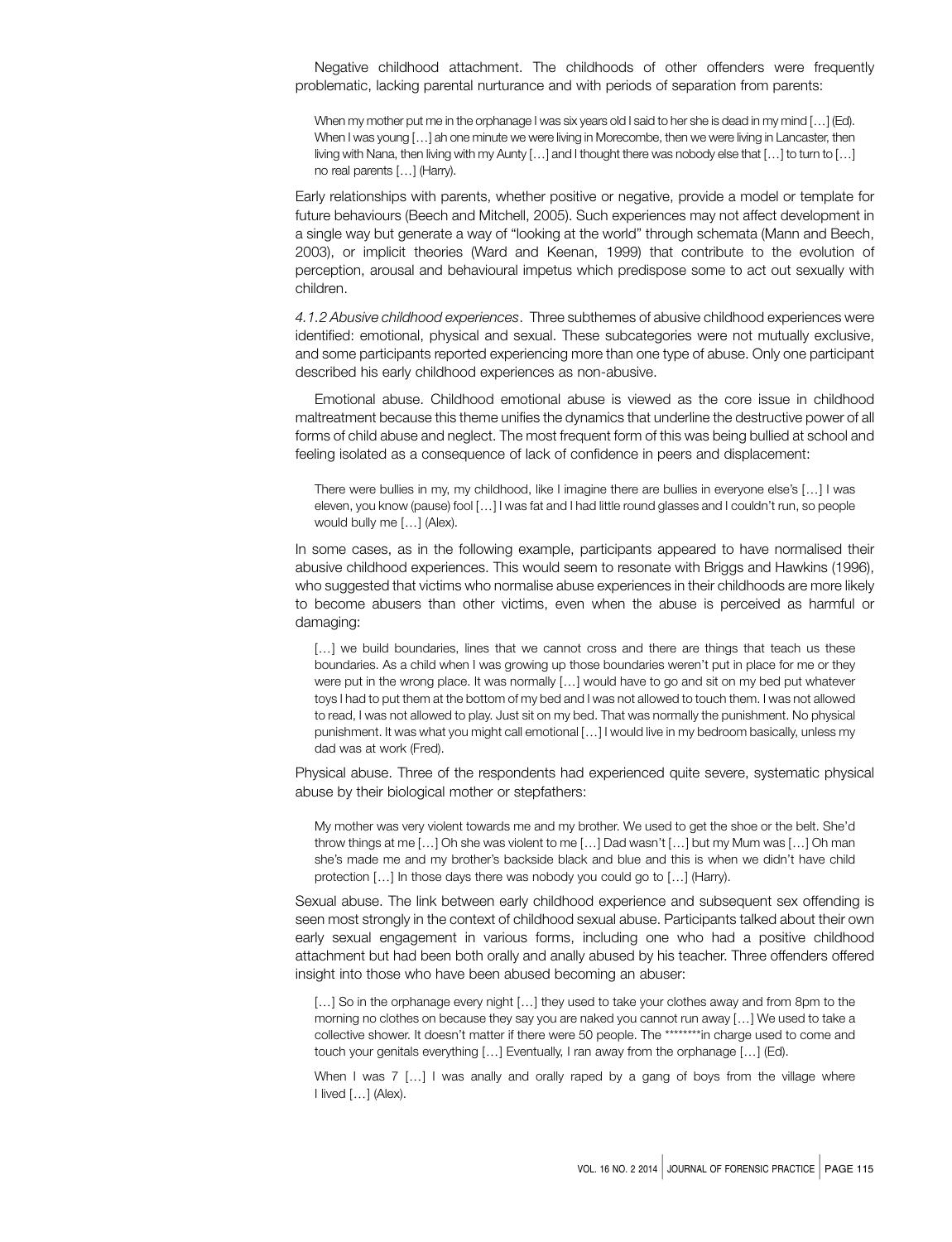Childhood histories of those who had been convicted of both internet and contact offences were complex, especially with regard to childhood sex abuse. Although this is in line with the extensive literature on cycle of abuse (Marshall, 1997; Wolf, 1989) it is overly simplistic to see it as the only variable contributing to child sex offending; it does not seem to characterise all child sex offenders.

### 4.2 Escalating factors

Early childhood experiences are integrated into cognitive structures and processing to inform behavioural responses through to adulthood. When participants discussed aspects of their adult life they identified a number of factors which impacted upon the offence process. As the data emerged, these escalating factors were divided into three subcategories: adult attachment problems, personality styles and substance use. Many participants believed that as a result of such issues they became vulnerable and were inclined to meet their needs by other means. However, not all themes were common in across participants.

4.2.1 Adult relationships. Adult relationships were discussed briefly as an introduction and continued to be referred to throughout the interview schedule where the participants considered it to be relevant. Early childhood attachment is thought to serve as the "template" for relationships in adulthood (Marshall, 1989; Marshall and Marshall, 2002). Those who did not evidence negative childhood attachment tended to have had adult attachments. However, they were separated from their long-term partners due to their offences.

One participant referred to rejection in his relationships as a precursor to his offending behaviour and that this gave rise to a need for intimacy with his step-daughter replacing his wife on both a physical and emotional level:

[...] when my daughter died my wife totally blanked me and shut me out her life and things like that, I wanted to be wanted and that's when I turned to my step daughter for comfort. I took it too far [...] (Fred).

Indeed, a common element for all participants was a lack of trust, and difficulty communicating not only with their partners, but with people in general. Because of this they found themselves turning to children to seek acceptance, and intimacy, where interpersonal closeness is only achieved via sexual contact (Ward and Siegert, 2002).

4.2.2 Interpersonal problems. A number of participants described their own mental health prior to offending as unstable, often experiencing depression and anxiety, and lacking control during periods of negative emotional state, feeling that this may have contributed to their offending (Ward and Siegert, 2002):

[...] I was in this weird state of mind; I wasn't in much state of mind at all [...] I was beginning to get very depressed and I think I was probably a psychiatric case for some length of time (Alex).

[...] you know, feeling low, feeling isolated, feeling alone [...] (Charlie).

4.2.3 Substance use. Substance abuse has often been associated with committing sex offences. However, this theme was not prominent in the majority of the sample. However, participants were not directly asked about their substance use. Alcohol consumption frequently emerged as a contextual feature and facilitator, which the individual believed enticed him to seek an outlet for his desire:

You know [...] having a lot of drink gives me more Dutch courage [...] so; I might do some other kind of sexual offence with the drink [...] (Gavin).

## 4.3 Offence-related behaviour patterns

4.3.1 Sexually deviant interest. The most common theme that runs through a number of interviews is sexually deviant interest and its role as part of an escalating process in sex offending against children. It is generally understood that sexually deviant interest reinforces and develops the desire to sexually abuse children (Howitt and Sheldon, 2008):

It's trying to get some sort of sexual thrill [...] the sexual desire is there and it's always looking for an outlet. You know, my half sister was an outlet; the Internet is an outlet [...] (Gavin).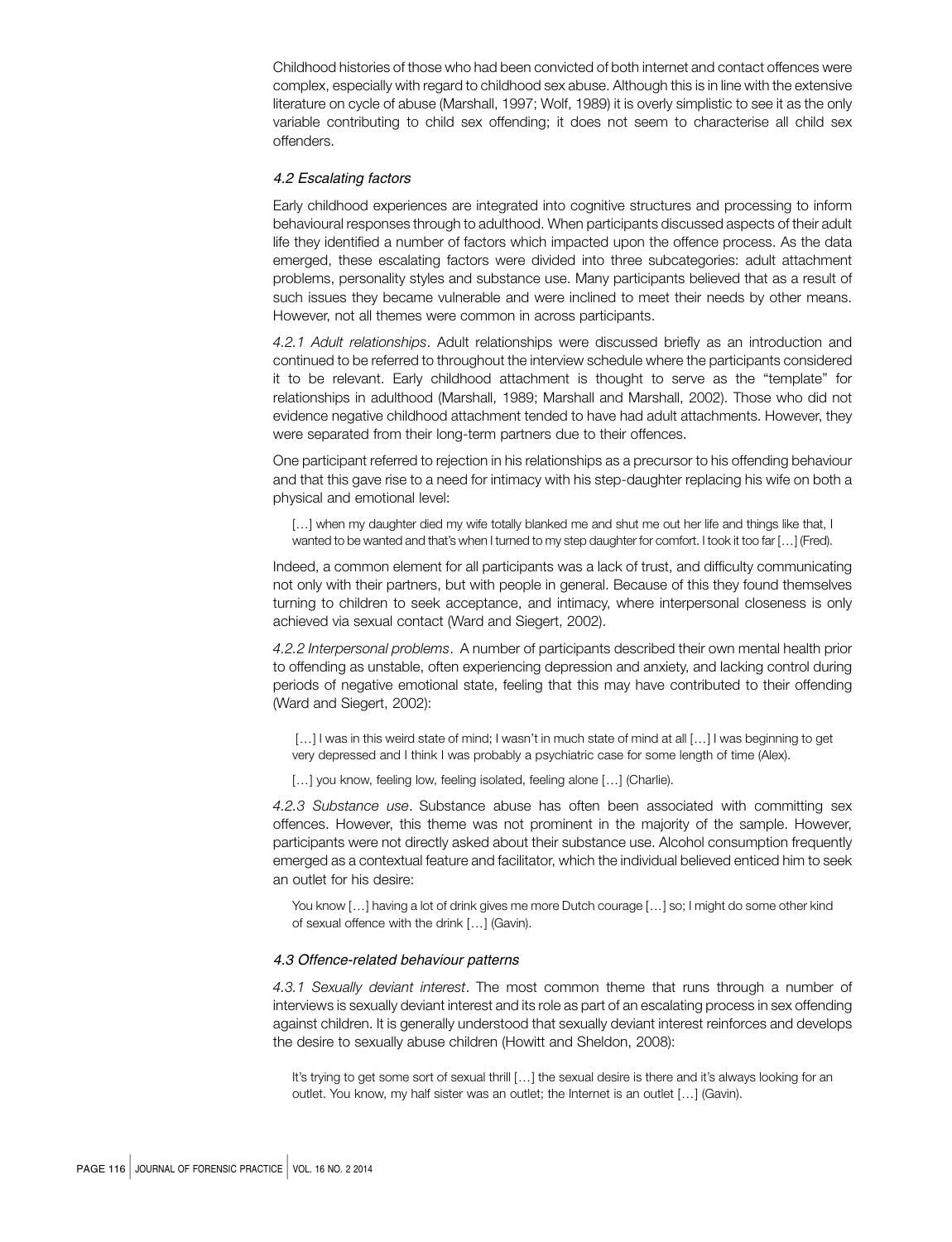But I would like to add that basically the connection for Internet and contact offences Fantasies, fantasies  $[...]$  Once the fantasies start; I think its dodgy ground for anyone, myself  $[...]$  (Charlie). I would come home and use the Internet and start looking at naturist images and I would get sexually aroused over these images but not in public [...] a sudden sexual desire and that sexual desire has stuck with me for life. So those two facts, that sexual desire which is still there and then not recognising I am stepping over the boundary too far is what allowed me to download (Fred).

Some reported becoming bored with routine fantasies and looked for the next big virtual thrill. Their behaviour became more chronic and pronounced, taking riskier and riskier forms. In some cases, the offender moved from viewing low-level indecent images to more and more extreme images in order to feed their arousal. These offenders have also described their sexually deviant fantasies as a motivator to commit contact offences:

I put it into a search engine words like Lolita [...] Lolita sex and all that and certainly to begin with any way [...] I found it very exciting but of course after a while I found that it was a little bit of a fraud. You didn't really [...] find as what you are expecting [...] you didn't find such exciting things as you thought  $[...]$  it was much more commercial  $[...]$  then I was expecting  $[...]$  you know  $[...]$  I never joined things like these rings  $[...]$  where probably would see  $[...]$  really  $[...]$  really dodgy materials  $[...]$  so  $[...]$ after a while [...] I didn't really find those images and everything very exciting [...] which is why I much preferred sending those messages to the seventeen year old because it felt more real [...] you know  $[...]$  I could just get sexual thrill masturbation to ejaculation and all that using the Internet  $[...]$ I find it quite aesthetically pleasing and to a certain extent arousing [...] but I was definitely moving towards making contact [...] (Gavin).

So these images, I would look at them, oh that's pretty, and then look at the next one. I don't linger, in and out  $[...]$  Err, yeah  $[...]$  what you're looking at, you're always looking for improvement  $[...]$  (Ben).

Sexually deviant interest is primarily of importance in child sex offenders as it facilitates arousal in the course of masturbation or motivation to further offending (Howitt and Sheldon, 2008). The vast majority of those who denied having sexually deviant interest subsequently presented with more offence supportive beliefs, in order to support this claim.

4.3.2 Lack of self-control. Although, without a sexually deviant interest, lack of self-control alone would not determine the process of offending against children, it is the broadest and most commonly found theme for all participants. The components of Gottfredson and Hirschi's (1990) theory were appropriate for many of the participants and a general explanation of all offending could be applicable to their offending behaviour:

I certainly have not had any Internet connection at home since I was arrested in October 2006 [...] I literally haven't had it [...] because I haven't trusted myself to have it. I still wouldn't to this day trust myself to have Internet connection in the flat  $[...]$  I just don't have one  $[...]$  (Gavin).

[...] and realised the mistake I've made and I thought I didn't want to do that to anyone again but I hate these desires and I knew exactly how to find them on the Internet. So I thought I will give it a try (Fred).

As Aslan (2008) notes, however, the more an offender attempts to suppress unwanted thoughts the more likely it is that unwanted thoughts will resurface:

[...] if I was sober I still feel the Internet connection was there [...] I was on my own [...] in my flat it would still be too much of a temptation to go on [...] perhaps go into a chat site, try and chat up teen girls, talk dirty to them  $[...]$  you know ask them  $[...]$  sort of thing would be like  $[...]$  do you wear a thong and all that  $[...]$  so, and I am sure I would still do it  $[...]$  I still would be tempted to do it. It would be a little bit like a kid in a candy shop, knowing that there are all those teen girls out there on those chat sites [...] I would be very tempted to go on there and do it. So, I just don't have Internet connection (Gavin).

I have no contact with children. I don't, specifically fantasise about children, although one could do, but I don't, I use adult gay fantasy material and that works for me and it keeps me safe (Charlie).

The indications are that the majority of offenders offend because of a failure to control their sexual desires (Lindsay et al., 2007); however, opportunity must present itself for the offence to occur.

4.3.3 Opportunity. This theme is implicitly present in Finkelhor's (1984) motivation and opportunity to offend precondition wherein he argues that the child sex offender has to be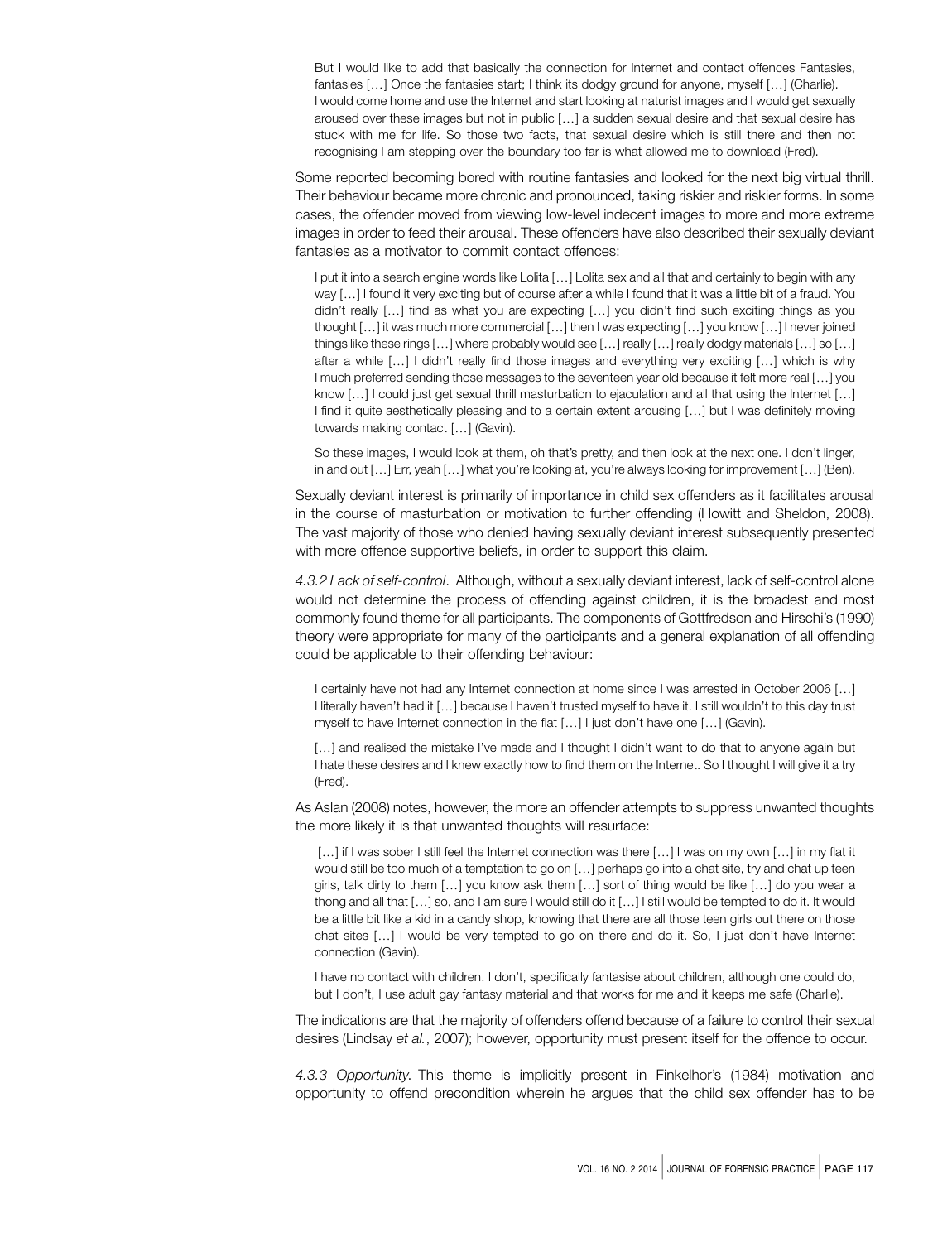motivated to set aside his own inner inhibitions and it is easier for him to do this if he holds a position (formal or informal) in which he is not being monitored:

My wife didn't want to particularly look after her or anything. She was grieving and doing things her own way. So I used to have to get up in the mornings get her breakfast and things like that and I played with her. I would sit and watch television with her and give her cuddles. She was always a very cuddly person so we always used to cuddle. As part of that cuddling I started touching her between the legs (Fred).

It was more originally it was more using with my half sister. It was [...] I suppose about using the fact that she was family and so gave me contact with her  $[...]$  enabled me to have contact with her  $[...]$ and so I was able to use that [...] I was able to kind of exploit her in that way [...] The opportunity was there and just basically lay with her  $[...]$  touched her and then  $[...]$  on one occasion attempted to rape her [...] when she was asleep [...] (Gavin).

Once the offender is on a pathway to commit a sexual offence, he spends a considerable amount of time planning and creating opportunities to offend and making use of attractive features of the internet:

I'd known them, they were from a nudist family, a naturist family, I had been a naturist for many years, I met them, I had met their mum and Dad at a naturist place, the same year I met xxx in 1990 and these offences happened, 98, 1997 0r 1998, so I'd known them for seven or eight years by this time, umm, so they were two to four when I first knew them, umm, I had seen them naked hundreds of time, not hundreds, but many times before taking pictures [...] (Alex).

4.3.4 The role of the internet. It is clear that child sex offenders use the internet both to access indecent images and to select victims for abuse (Quayle and Taylor, 2002a). In some instances the former may lead directly to the latter:

So I think if it had not been for the situation I would never have committed the contact offence. Even if the downloading had been predominant I would not have gone on to contact offences because that would have been a step too far. A line I wasn't willing to cross (Fred).

In other instances offenders reported using the internet to access indecent images rather than having actual sexual contact with children:

[...] So I was thinking the Internet will help me relieve myself because I don't want to hurt someone. So that is where I started (Ed).

The primary aim of accessing, downloading and collecting available stimulus materials on the internet is to increase sexual arousal and fantasy through masturbation, which acts as a substitute for committing further contact offences. Further, the internet enables offenders to access potential victims. With regard to internet use two themes emerged: access to available materials and anonymity.

Access to available materials. Offenders with access to indecent images online talked about the distinctive and appealing characteristics of the internet, which included 24 h availability:

[...] so this sort of thing was freely available [...] what the Internet found for me, it had everything I wanted. I didn't believe all, you get on the Internet, I didn't believe it, but when I found that it was true that's when I got a computer. I used my computer at work, it gave me an insight that there really was everything was available on the Internet [...] I know the argument, is that if people don't watch it, and then the pictures are not taken. You can say that about anything, supply and demand (Ben).

Indecent images of children are potentially accessible at all times, which afford child sex offenders' greater opportunity to feed their sexual arousal and target children:

Oh, easy access, because, rather than going out and buying a magazine, you can go and push a button and it's there (Ben).

Anonymity. While availability and accessibility make it easier to explore sexuality online, it is the perception of anonymity that poses the most risk (Cooper, 1998). Anonymity encourages deviant sexual acts such as the viewing and downloading of indecent images (Young, 1999) often facilitating the person's confidence to do things that they might not do or say in the real word:

The fact that you are in your own house with no one watching you, reports of the ISPs can't do anything just makes it a safe way of offending and dealing with those desires (Fred).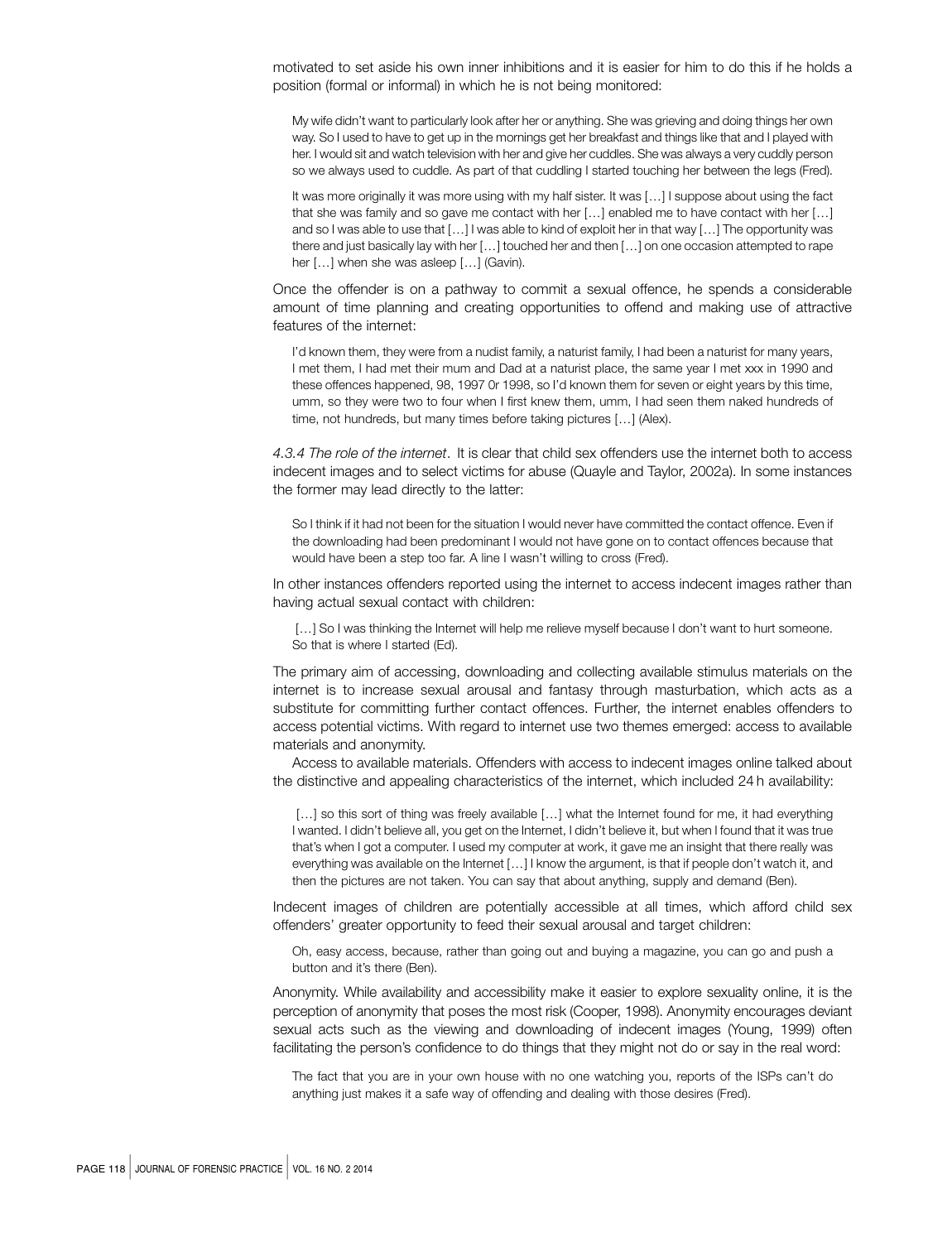Easy access to available materials and anonymity are very powerful qualities that serve to heighten the attractiveness of the internet for individuals who have an interest in acquiring and disseminating indecent images.

4.3.5 Cognitive distortions. Whilst developmental background and escalating factors play a fundamental role, it is through cognitive distortions that offenders avoid accepting responsibility for their offences. Such distortions serve a self-protective function by reducing anxiety, guilt or shame associated with their offending. This was the most common theme, found for all offenders with evidence for five sub themes: justifications, denial, normalisation, blame and minimisation.

Justifications. Justifying their behaviour as misunderstood was frequently referred to. They look for other explanations that will "deny their sexually deviant acts" as effectively as possible. However, because sex offending is a behaviour that is very difficult to justify, offenders who attempt to justify their acts may select their explanations based on socially acceptable causes of reprehensible behaviour:

So I lived with my wife for nearly 27 years and never had any sex so I used to masturbate a lot  $[...]$  She stopped having sex when my daughter was born in 1982. Since 1982 I have not had any physical contact with anyone. Do you know a lot of people who have stayed like that? I was faithful to her. So I start to mess around on the computer. I started to take pleasure from this. What's wrong and what's right at the time I don't think about it (Ed).

Denial. Many offenders convicted of downloading indecent images of children denied that the primary function of their involvement was for sexual use, while those involved in contact offences were more prepared to take responsibility for their offences:

I didn't download any pictures and I didn't, err, over five years, err that I had them, I only looked at them about three times, I kept them downstairs in a garage in a box and it was extremely difficult to get the bloody things up, so I didn't even use them for masturbatory effects or anything like that, I'd just taken them over an eight to nine month period (Alex).

Some offenders spoke of accidentally accessing indecent images on the internet:

[...] I didn't know what I was down loading. Basically, I'd never had a computer and I'd never seen the Internet [...] I down loaded these images blind; all I saw was the menus. I down loaded the menus. Got a virus in my computer and was never able to look at them (Ben).

Other offenders described their viewing of indecent images as harmless, creating the impression that no one gets hurt:

If it is on the computer it is on the computer but I never hurt anybody (Ed).

Normalisation. There was a pervasive impression from the participants that what they were doing was normal and that a large number of other people engaged in the same behaviours:

You're naked, surely people have got pictures of their children in the bath playing with a duck or whatever you know what I mean. I used to have a duck me. But what I am saying you must have pictures like that, the first time baby sits up in the bath, its first bath. It can be classed as indecent if people wanted to  $[...]$  I didn't find them as offensive as some other people found them  $[...]$  Erm  $[...]$ having something nude just stood there, I could not find it offensive (Harry).

Blame. A number of the interviews identified attributing responsibility for offending behaviour to someone or something else as a common belief used to excuse sexual activity with children.

Attributing blame and responsibility to the victims was a common theme:

I know from that youngsters can take the lead and there was never erm, it was a one way thing in a sense, I never forced him to do anything for myself I'd had a sort of dysfunctional problem [...] I never forced child in the sense in some respects worse for myself that I controlled them or cajoled them or whatever into going along with this and then satisfied myself by saying it was what the child wanted as well (David).

Others blamed the technology or other factors to excuse or explain their actions:

Because I got a virus on my computer, I didn't look at my computer for a year. What I down-loaded, what I printed, I printed at work, but that wasn't children, that was adults and that was what appealed to me and that was it basically (Ben).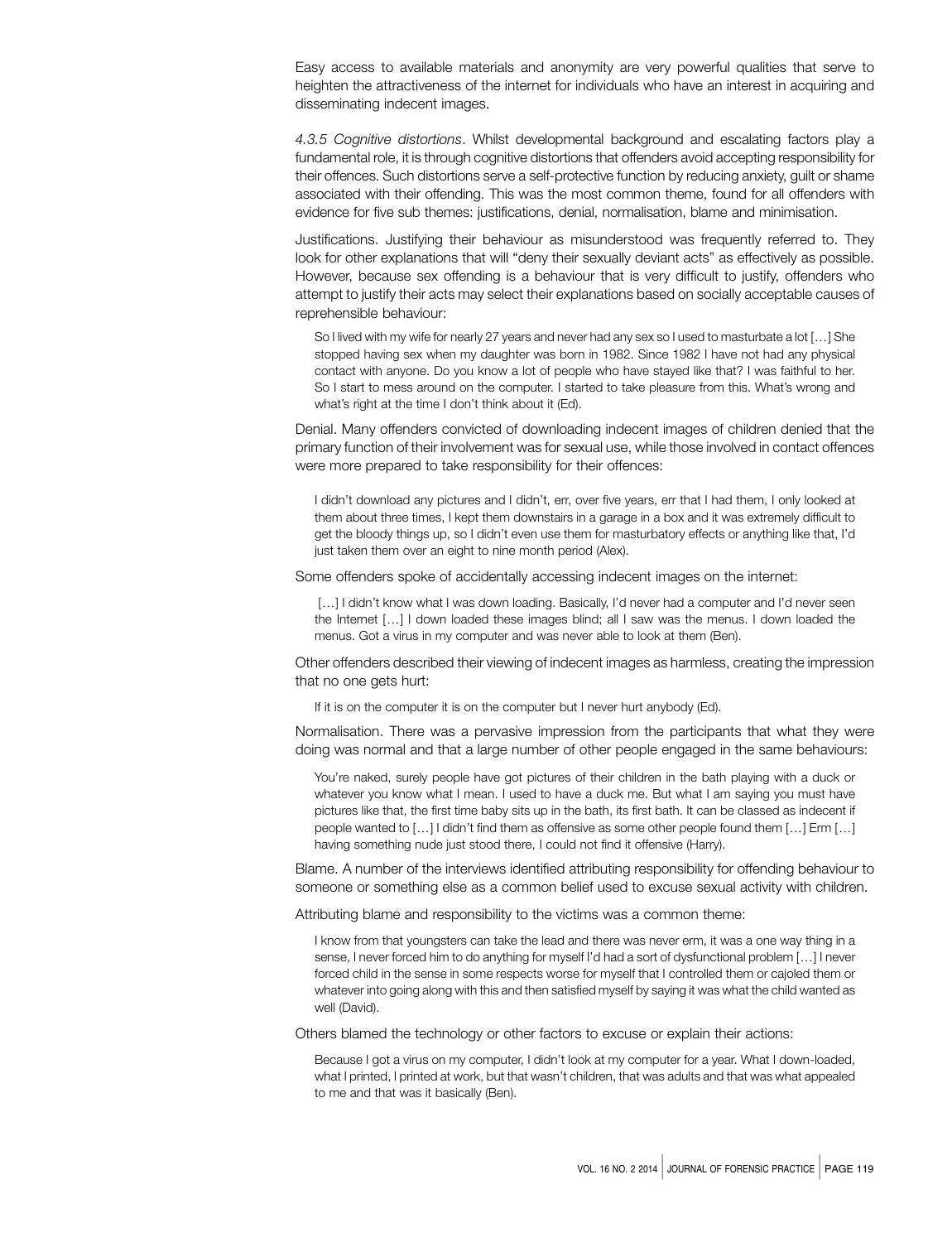I wanted to take pictures of xxx. I thought I was going to die, I really did, I'd had a stroke, I was told this was usually the pre-curser to a bigger one [...] I've got a complete absolute blank, I think it's a result of the stroke, well I know it's a result of the stroke, because I've got patches in my memory as well [...] I think it was a result of the frustration and everything else and me putting a lot of weight on, drinking and everything. And I was in this weird state of mind; I wasn't in much state of mind at all (Alex).

Minimisation. Many offenders who admitted significant details of their offences still minimised the overall seriousness of their behaviour:

[...] Apparently I had twenty-two thousand images on my computer [...] they (police) found on the data base, only fifteen were considered children, they talk about children in legal terms which is under eighteen, in my mind a child is a child, as a youngster, I had two young girls of my own, so, umm  $[...]$ I mean, children, to my mind a child can give me nothing sexually that an adult can't, in fact, another anomaly, a woman matures sexually much later than a boy, the male is, more receptive (?) the girls not started yet, we're sort of running out of steam when they're getting randy. So I could see no sexual attraction to a child, because that, my pleasure in sex was given pleasure, from the things I read, because, they call it pornography, but, it was literature, rather than photographic [...] (Ben).

In sum, lack of self-control is a central problem for many child sex offenders who spend a considerable amount of time creating opportunities and making use of the internet to access available stimulus materials while retaining anonymity. The internet provides stimulation for their fantasy development, and potentially access to victims if their sexual needs are no longer being met by images alone. Their actions seem to be facilitated by the internet (before and after contact offences) and the constant evolving validation of their actions by cognitive distortions.

## 5. Discussion

There are both differences and similarities between the themes which emerged from the present study and themes emphasised in theories of the offence process (e.g. Gottfredson and Hirschi, 1990; Ward and Hudson, 1998; Wolf, 1989). Two primary themes were generated relating to offenders' childhood attachment difficulties and experiences of childhood abuse. Escalating factors centred around three themes: adult relationships, personality problems and substance use. Five further main categories involving both explanatory and maintaining factors were also identified: lack of self-control, opportunity, the role of the internet, sexually deviant interests and cognitive distortions.

The results suggest the importance of negative developmental experiences not only with regard to poor parental relations but also in relation to emotional, physical and sexual abuse experiences. This is in line with Middleton et al. (2006) finding that there were no differences between internet and contact offenders in their early attachment experiences which led them to develop personality problems in adulthood. Similarly, Howitt and Sheldon (2007) report that both internet and contact offenders were fairly similar with regards to experiencing poor bonding with their parents. However, some participants in the current study reported positive attachment experiences suggesting that negative developmental experiences are likely to provide an explanation for the sexually deviant behaviour of only some individuals.

With regard to the five etiological pathways suggested by Ward and Siegert's (2002) model only intimacy deficits and emotional dysregulation seemed to be implicated as possible contributory factors to offending. However, the focus of the model was on the initial development and onset of sexual offending rather than the issue of maintenance or exacerbation which may relate to other factors.

Lack of self-control was a central factor across all participants; this is an aspect commonly reported in general theories of crime. It has been argued that lack of self-control emerges as a result of early childhood experiences, failures in education and social relationships (Gottfredson and Hirschi, 1990). Individuals lacking in self-control tend to be impulsive, engage in risk taking behaviours and are less empathic. The extant empirical literature suggests that regardless of the methodology utilised, lack of self-control is predictive of many forms of sexually deviant behaviour, including internet child sex offences (Lussier et al., 2005). While lack of self-control may underlie offending behaviour, it does not explain the likelihood that one type of offence might be committed rather than another.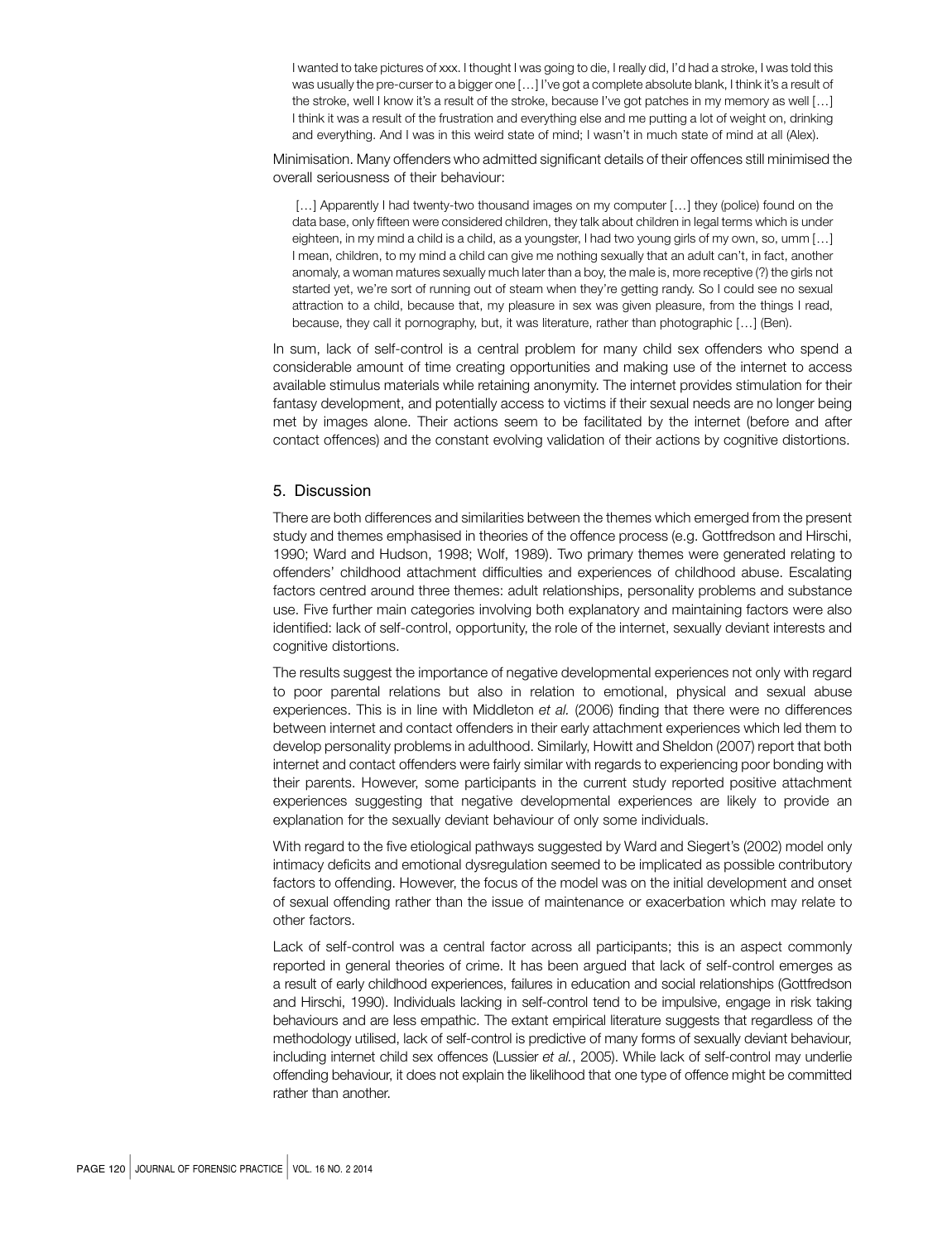The second escalating theme to emerge relates to opportunity to offend. As a result of poor self-control, offenders are more likely to act on opportunities that present themselves; in the case of child sex offenders this will be sexual behaviours that are easy to commit, provide immediate sexual pleasure and minimise the possibility of detection. Attractive opportunities combined with lack of self-control capture the simultaneous influence of internal and external restraints on behaviour which may then form the necessary and sufficient conditions for sexual offending to occur. In line with Ward and Hudson's (1998) proposition, in the present sample the offenders were employing active strategies (the approach-explicit pathway), were constantly seeking opportunities to offend, and were purposefully manipulating their environment to set-up such offences with potential victims identified through the internet. For example, where the offender accesses indecent images to enhance sexual fantasy and arousal, they may well be waiting to encounter the right situation and opportunity to act on it. In these cases of premeditated opportunism, the situational cues trigger the acting out.

Accessing available stimulus materials, while remaining anonymous on the internet, presents an attractive opportunity to those lacking in self-control. This is consistent with Quayle and Taylor's (2003) theoretical model. In their study participants reported that their emerging sense of power and control was aided by their online anonymity. This is also in line with Cooper's (1998) argument that the internet has created an omnipresent avenue for those with a deviant sexual interest, facilitating the acquiring, reproducing and disseminating of indecent images of children. It is also consistent with Davis's (2001) Model of Pathological Internet Use, which assumes that internet use becomes like an addiction over which the user has little control. Clearly, planning and preparation to create opportunities goes into the downloading behaviour of many convicted offenders. Initially they seem to try and control the risks and consequences involved in their offending behaviour but when the online fantasies no longer meet their sexual needs, and when an opportunity arises, they may then go on to commit contact offences. However, for which internet offenders this becomes and issue and what factors may prompt some internet offenders to commit contact offences whilst others do not raises a central issue for future research. Some offenders had fairly ready access to children, either because victims were well known to them or because they had occupations that gave them opportunity to sexually abuse and avoid detection and this also warrants further investigation.

Deviant sexual interest towards children is thought to play an important role in motivating and maintaining sexual offending. Marshall et al. (1991) found that 52 per cent of the child sex offenders admitted to fantasising about children, and 22 per cent indicated that their first deviant sexual fantasies occurred prior to committing their first sex offences. This finding is in line with Ward and Beech's (2006) model that among numerous clinical problems such as emotional dysregulation, social difficulties and cognitive distortions, deviant sexual interest is a primary causal factor for sex offences. The current interviews suggest that use of the internet is related to deviant sexual preferences. This is consistent with theoretical explanations of offending behaviour patterns of internet offenders (Quayle and Taylor, 2002a; Howitt and Sheldon, 2008) which argue that the internet encourages the translation of fantasy into behaviour. Deviant fantasies promote the need for internet use, which then promotes deviant behaviour. In other words, sexually deviant fantasies are highly related to the actual commission of sexual offences and the internet potentially affects both fantasies and actual sexual behaviours.

Finally, the interviews suggest that cognitive distortions play an important role in offending behaviour. The cognitive distortions documented fell into five main categories that relate to beliefs of justifying sexual acts with children, normalising, blaming external and internal factors, denying and minimising the harm caused by sexual activity between an adult and a child. These distortions were concentrated in pre-offence and post-offence stages. During the pre-offence stage, they relate to the offender's tendency to overcome inhibitions to offend, whereas during the post-offence stage, they serve to minimise negative emotional effects and maintain the offenders positive self-image. The content of cognitive distortions reported in the interviews is broadly consistent with previous research with sex offenders (Burke et al., 2002; Quayle and Taylor, 2003; Howitt and Sheldon, 2007) as well as with research suggesting that cognitive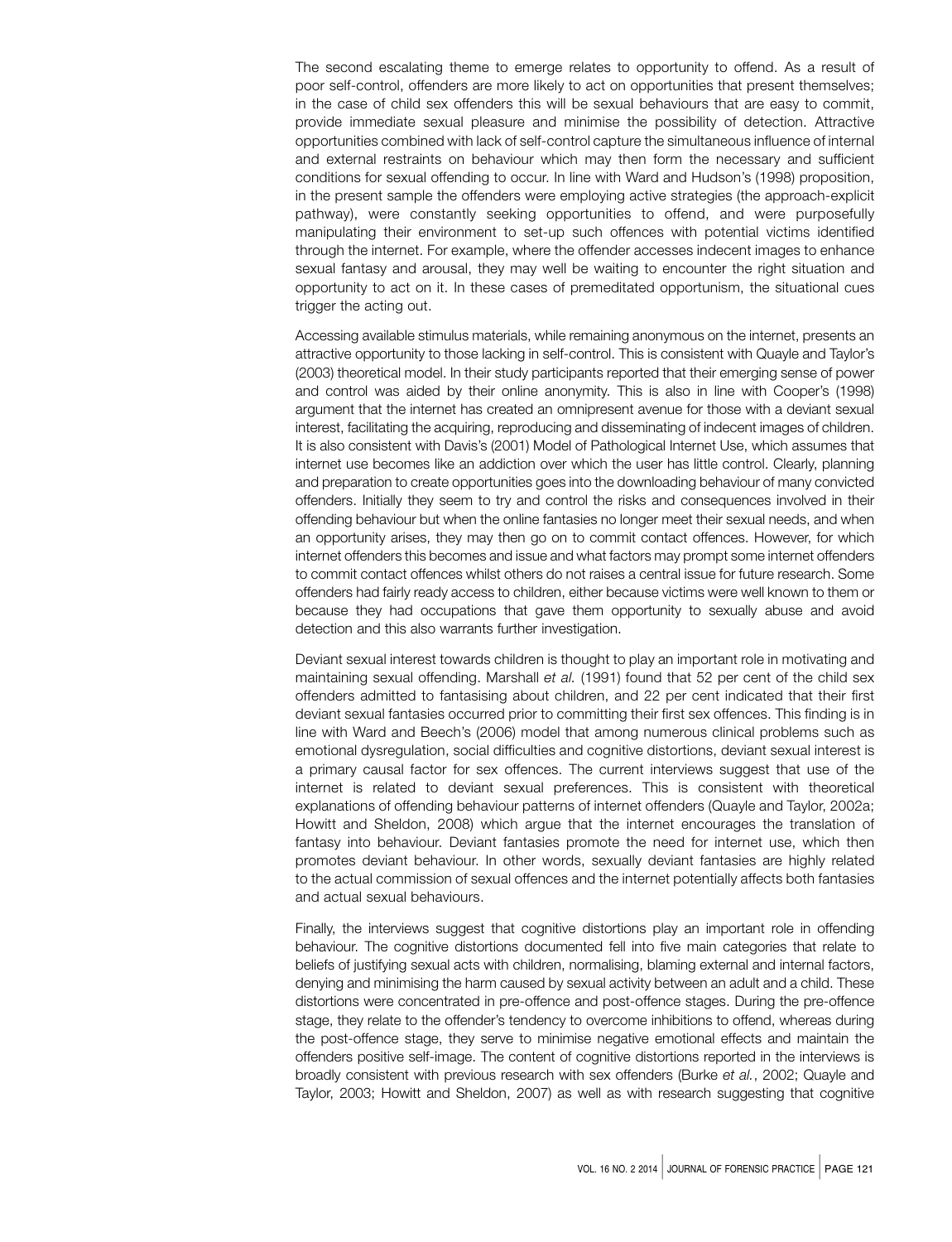distortions contribute to the offence process, promoting further offences through justifications of the acts (Ward and Hudson, 1998; Wolf, 1989; Eldridge, 1998).

Offenders who have convictions of both downloading indecent images and contact offences may well fit the profile of Moffitt's (1993) chronic and life-course persistent patterns of criminal behaviour. Offenders may also be considered to be both situational and preferential offenders (Lanning, 2001) as they continued to access abusive images of children to satisfy their deviant interests. These offenders offend against a child through opportunity or sometimes purposely target children in their online activity.

## 5.1 Limitation of the study

Although this research provides valuable insight into child sex offenders who both download indecent images of children and commit contact offences, it is not without its limitations. First, the sample studied consisted of only a small group of male child sex offenders who were supervised by London Offender Management Units in the community. Restricting the study to these offenders means that the findings may not apply to child sex offenders from other probation groups or from prison populations. It is also well documented in the literature that convicted sex offenders represent only the tip of the iceberg as the majority of sex offences remain undetected (Abel and Rouleau, 1990). Convicted sex offenders may not be representative of individuals who have sexually deviant interest but have not been convicted.

As with most research in this field the participants were men who had been convicted of child sex offences. However, there is evidence of a wide variety of sexual offences known to have been committed by females, either independently or with a male perpetrator and a number of differences between the treatment of male and female sex offenders have been well established. Therefore, the findings would not provide a complete picture for female sex offenders. Also the eight men were from a relatively older age group (40-65) and it is possible that the results may not be applicable to offenders of other ages. For example, a sample of young adult committing internet sex offences could exhibit different patterns.

Finally, there are only minimal ways of confirming or validating the interview responses. A problem with "social desirability" may exist in face-to-face interviews as the sex offender may be attempting to please or otherwise mislead the researcher. However, verification of their accounts against probation files indicated that there was little deviation from the facts of the offences. In some cases, offenders provided rich detail about the context of their offences, which was often missing from both sources of official accounts. All participants were asked about offences that they have been reported as having committed; either recorded as convictions (MG16) or recorded in offenders' probation files (eOASys) as a current offence.

### 5.2 Recommendations for future research and implications for practice

Research on sex offenders emphasises the role of personal factors (e.g. personality, implicit theories) leading to the commission of internet sex offences but often neglects the role of situational factors highlighted in this research which might lead to the committing of contact offences. Offenders with "the world is a dangerous place" theory believe that their social world is excessively hostile, filled with individuals who are likely to exploit and reject them at any opportunity. Ward and Keenan (1999) speculate that this theory results from early and continued physical and emotional abuse, where offenders learn to take measures to avoid harm or to satisfy their needs and desires'. Future research exploring situational factors in rather more detail as well as individual characteristics previously identified in the sexual offending literature would provide a more comprehensive description of the offending process of internet-contact offenders. It is possible that the flexibility afforded by Wikström's (2006) Situational Action Theory could provide a theoretical grounding for those attempting to understand the diversity of sexual offenders, considering both external and internal causes from a proximal and distal perspective within an integrated framework.

Future research could usefully include data from a larger sample of probation and prison populations comparing responses of internet-contact child sex offenders with internet only or contact offenders in order to identify variations in patterns of offending behaviour.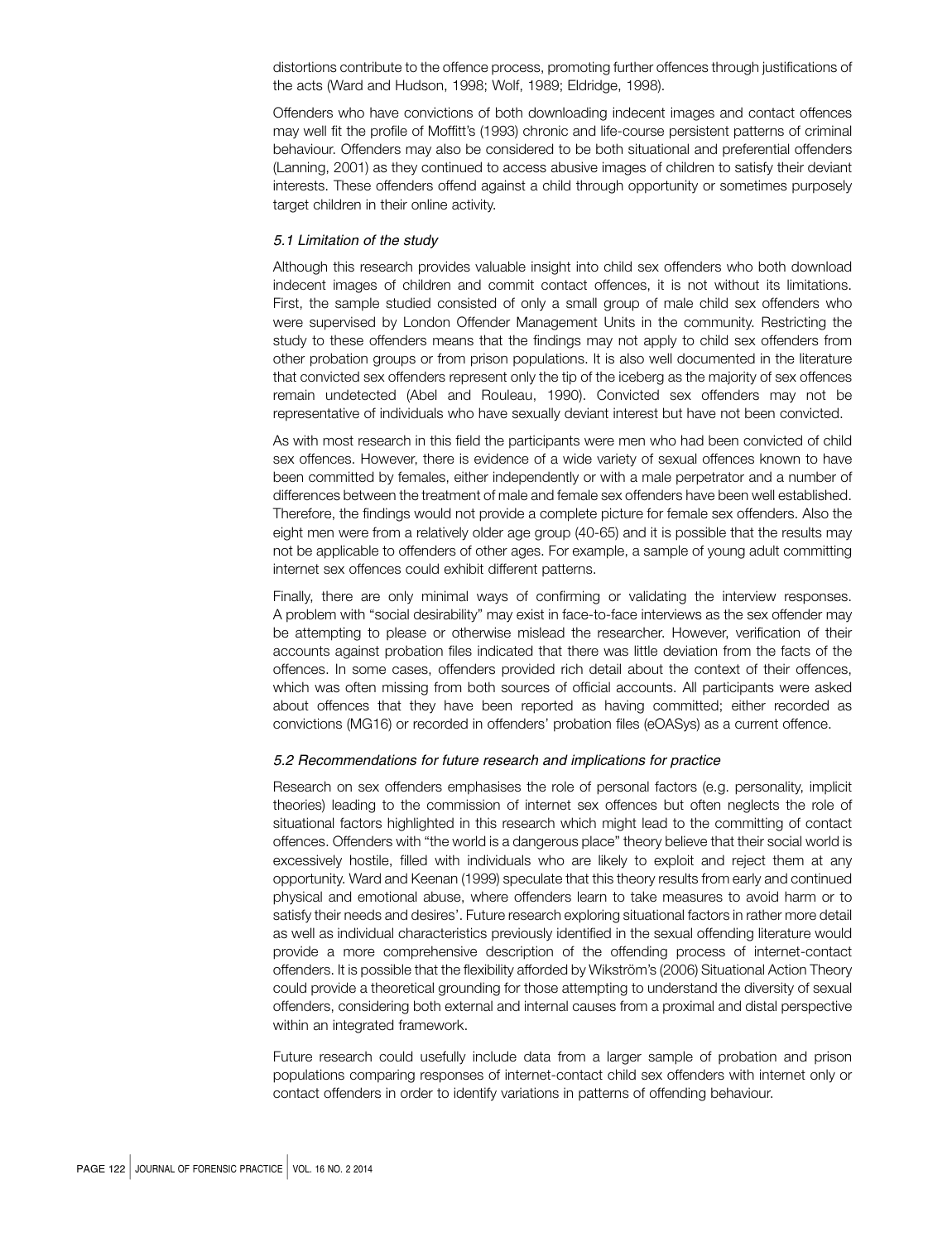#### The current research also offers a number of implications for practice

- ' Understanding the offence process would enable clinicians to better understand the rationale behind the actions of offenders and in turn, better address some areas of treatment intervention in order to prevent re-offending (Ward and Hudson, 1998).
- It is suggested that treating professionals should focus on the motive or function of the internet use, in order to identify more individualised case formulation prior to treatment.
- $\blacksquare$  In current practice, offenders who have convictions for both internet and contact offences are assessed as very high risk and of high sexual deviance and are typically treated on programmes which are designed to address the empirically determined needs for contact offenders. It is proposed that there is a need for developing wider treatment programmes that target more diverse offending behaviours.
- $\blacksquare$  The findings from this study could be used as a guide to structure more effective assessment tools specific to internet-contact child sex offenders. This may ultimately help in the construction of offending behaviour treatment programmes that are more responsive to the needs and issues faced by these offenders.

### **References**

Abel, G.G. and Rouleau, J.L. (1990), "The nature and extent of sexual assault", in Marshall, W.L., Laws, D.R. and Barbaree, H.E. (Eds), Handbook of Sexual Assault: Issues, Theories, and Treatment of the Offender, Plenum, New York, NY, pp. 9-12.

Aronson, J. (1994), "A pragmatic view of thematic analysis", Qualitative Report, Vol. 2 No. 1, pp. 1-3.

Aslan, D. (2008), "The psychological aspects of coping with being accused of sexual offences", British Journal of Forensic Practice, Vol. 10 No. 4, pp. 19-37.

Baumeister, R.F. and Boden, J.M. (1998), "Aggression and the self: high self-esteem, low self-control, and ego threat", in Geen, R.G. and Donnerstein, E. (Eds), Human Aggression: Theories, Research, and Implication for Social Policy, Academic Press, New York, NY, pp. 111-38.

Beech, A.R. and Mitchell, I.J. (2005), "A neurobiological perspective on attachment problems in sexual offenders and the role of selective serotonin re-uptake inhibitors in treatment of such problems", Clinical Psychology Review, Vol. 25 No. 2, pp. 153-82.

Beech, A.R., Fisher, D.D. and Beckett, R.C. (1999), "An evaluation of the prison sex offender treatment programme", UK Home Office Occasional Report, London, available at: www.homeoffice.gov.uk/rds/pdfs/ occ-step3.pdf (accessed 21 June 2010).

Braun, V. and Clarke, V. (2006), "Using thematic analysis in psychology", Qualitative Research in Psychology, Vol. 3 No. 2, pp. 77-101.

Breakwell, G.M., Hammond, S. and Fife-Schaw, C. (2000), Research Methods in Psychology, Sage Publications, London.

Briggs, F. and Hawkins, R.M.F. (1996), "A comparison of the childhood experiences of convicted male child molesters and men who were sexually abused in childhood and claimed to be non-offenders", Child Abuse and Neglect, Vol. 20 No. 3, pp. 221-34.

Burke, A., Sowerbutts, S., Blundell, S. and Sherry, M. (2002), "Child pornography and the internet: policing and treatment issues", Psychiatry, Psychology and Law, Vol. 9 No. 1, pp. 79-84.

Connolly, M. (2004), "Developmental trajectories and sexual offending: an analysis of the pathways model", Qualitative Social Work, Vol. 3 No. 1, pp. 39-59.

Cooper, A. (1998), "Sexuality and the internet: surfing into the new millennium", Cyber Psychology and Behaviour, Vol. 1 No. 2, pp. 187-93.

Davis, R.A. (2001), "A cognitive-behavioural model of pathological internet use", Computers in Human Behaviour, Vol. 17 No. 1, pp. 187-95.

Eldridge, H. (1998), Therapist Guide for Maintaining Change: Relapse Prevention for Adult Male Perpetrators of Child Sexual Abuse, Sage, London.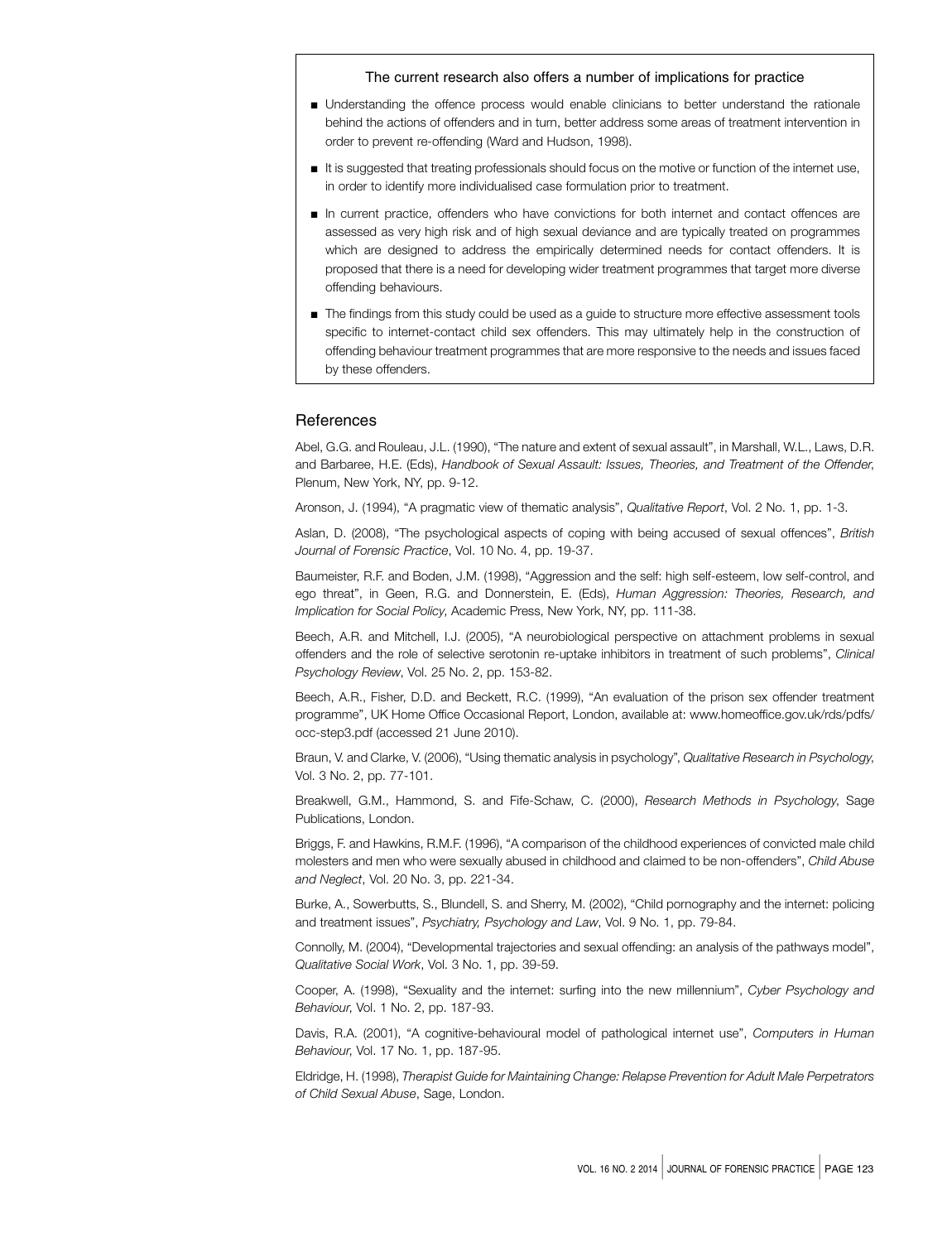Fergusson, D.M., Lynskey, M.T. and Horwood, L.J. (1996), "The comorbidity between affective disorders and nicotine dependence in a cohort of 16 year olds", Archives of General Psychiatry, Vol. 53 No. 11, pp. 1043-7.

Finkelhor, D. (1984), Child Sexual Abuse: New Theory and Research, The Free Press, New York, NY.

Gilbert, N. (1993), Researching Social Life, Sage, Thousand Oaks, CA.

Gottfredson, M. and Hirschi, T. (1990), A General Theory of Crime, Stanford University Press, Palo Alto, CA.

Howitt, D. and Sheldon, K. (2007), "The role of cognitive distortions in paedophilic offending: internet and contact offenders compared", Psychology, Crime, and Law, Vol. 13 No. 5, pp. 469-86.

Howitt, D. and Sheldon, K. (2008), "Sexual fantasy in paedophile offenders: can any model explain satisfactorily new findings from a study of internet and contact sexual offenders?", Legal and Criminological Psychology, Vol. 13 No. 1, pp. 137-58.

Jeglum-Bartusch, D., Lynam, D.R., Moffitt, T.E. and Silva, P.A. (1997), "Is age important: testing general versus developmental theories of antisocial behaviour", Criminology, Vol. 35, pp. 13-48.

Lahey, B.B. and Waldman, I.D. (2003), "A developmental propensity model of the origins of conduct problems during childhood and adolescence", in Lahey, B.B., Moffit, T.E. and Caspi, A. (Eds), Causes of Conduct Disorder and Juvenile Delinquency, Guilford, New York, NY, pp. 76-117.

Lambert, S. and O'Halloran, E. (2008), "Deductive thematic analysis of a female paedophilia website", Psychiatry, Psychology and Law, Vol. 15 No. 2, pp. 284-300.

Lanning, K.V. (2001), "Child molesters and cyber paedophiles: a behavioural perspective", in Hazelwood, R. and Burgess, A.W. (Eds), Practical Aspects of Rape Investigation: A Multidisciplinary Approach, 3rd ed., CRC Press, Boca Raton, FL, pp. 199-220.

Lindsay, W.R., Ward, T., Morgan, T. and Wilson, I. (2007), "Self-regulation of sex offending, future pathways and the Good Lives Model: applications and problems", Journal of Sexual Aggression, Vol. 13 No. 1, pp. 37-50.

Lussier, P., Proulx, J. and Leblanc, M. (2005), "Criminal propensity, deviant sexual interests and criminal activity of sexual aggressors against women: a comparison of explanatory models", Criminology, Vol. 43 No. 1, pp. 249-59.

Mann, R. and Beech, A.R. (2003), "Cognitive distortions, schemas and implicit theories", in Ward, T., Laws, D.R. and Hudson, S.M. (Eds), Theoretical Issues and Controversies in Sexual Deviance, Sage, London, pp. 135-53.

Marshall, W.L. (1989), "Invited essay: intimacy, loneliness and sexual offenders", Behaviour Research and Therapy, Vol. 27 No. 5, pp. 491-503.

Marshall, W.L. (1997), "Pedophilia: psychopathology and theory", in Laws, D.R. and O'Donohue, W. (Eds), Sexual Deviance: Theory, Assessment, and Treatment, The Guilford Press, New York, NY, pp. 164-83.

Marshall, L.E. and Marshall, W.L. (2002), "The role of attachment in sexual offending: an examination of preoccupied attachment style offending behaviour", in Schwartz, B.K. (Ed.), The Sex Offender: Current Treatment Modalities and Systems Issues, Civic Research Institute, Kingston, NJ, 3-7.

Marshall, W.L., Barbaree, H.E. and Eccles, A. (1991), "Early onset and deviant sexuality in child molesters", Journal of Interpersonal Violence, Vol. 6 No. 3, pp. 323-36.

Middleton, D., Elliot, I.A., Mandeville-Norden, R. and Beech, A.R. (2006), "An investigation into the applicability of the Ward and Siegert Pathways Model of child sexual abuse with internet offenders", Psychology, Crime and Law, Vol. 12 No. 6, pp. 589-603.

Moffitt, T. (1993), "Adolescent-limited and life-course persistent antisocial behaviour: a developmental taxonomy", Psychological Review, Vol. 100 No. 4, pp. 647-701.

Orford, J. (1996), "Qualitative research for applied psychologists", Clinical Psychology Forum, Vol. 1, pp. 19-26.

Patterson, G.R. and Yoerger, K. (2002), "A developmental model for early- and late-onset delinquency", in Reid, J.B., Patterson, G.R. and Snyder, J. (Eds), Antisocial Behaviour in Children and Adolescents: a Developmental Analysis and Model for Intervention, American Psychological Association, Washington, DC, pp. 147-72.

Quayle, E. and Taylor, M. (2002a), "Child Pornography and the internet: perpetuating a cycle of abuse", Deviant Behaviour, Vol. 23 No. 4, pp. 331-61.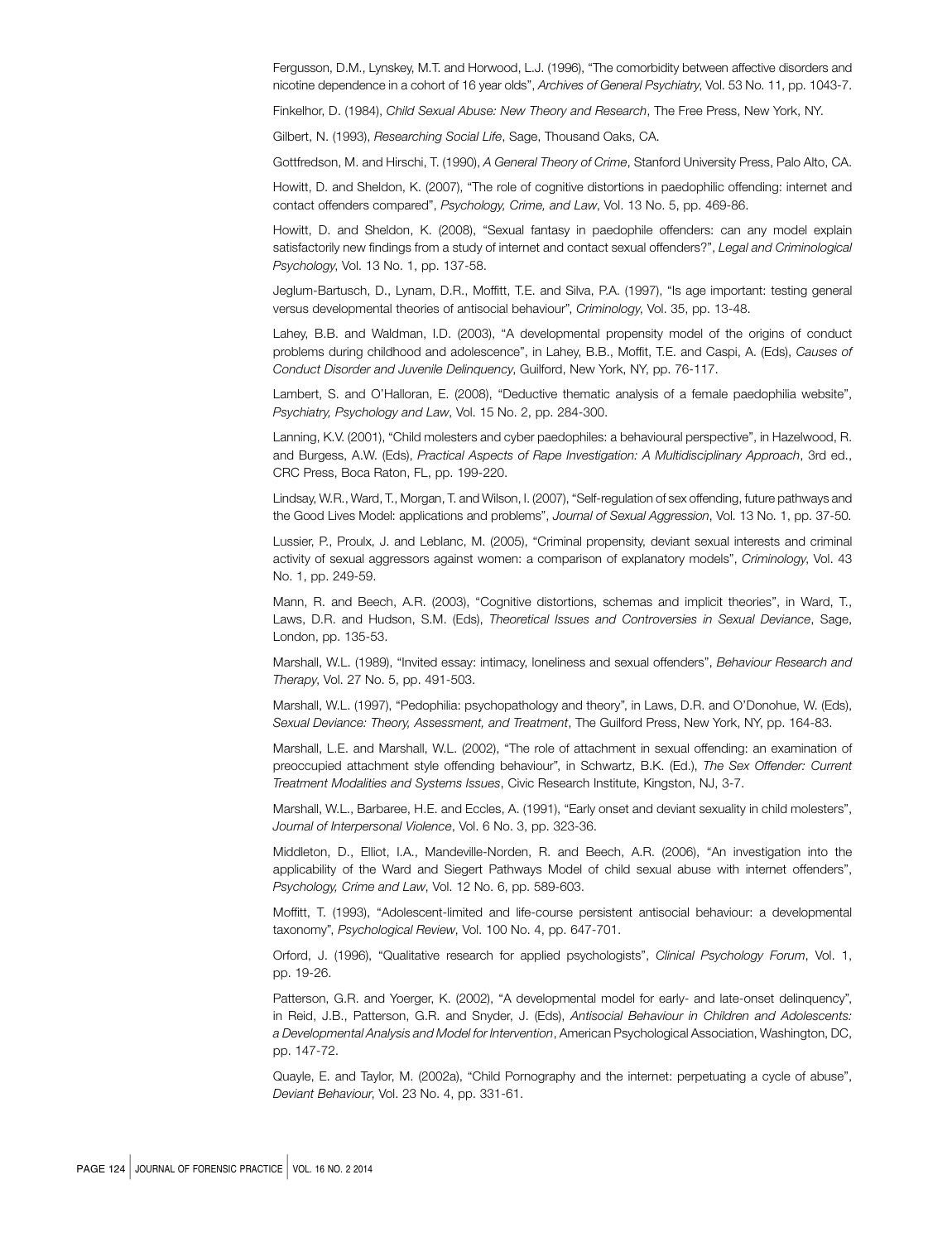Quayle, E. and Taylor, M. (2003), "Model of problematic internet use in people with a sexual interest in children", Cyber Psychology and Behaviour, Vol. 6 No. 1, pp. 93-106.

Sheldon, K. and Howitt, D. (2007), Sex Offenders and the Internet, John Wiley and Sons, Chichester and West Sussex.

Thompson, R.A. (1994), "Emotional regulation: a theme in search of definition", in Fox, N.A. (Ed.), The Development of Emotion Regulation: Biological and Behavioural Considerations, Monographs of the Society for Research in Child Development, University of Chicago Press, Chicago, Vol. 59 No. 240, pp. 25-52.

Ward, T. and Beech, A.R. (2006), "An integrated theory of sexual offending", Aggression and Violent Behaviour, Vol. 11 No. 1, pp. 44-63.

Ward, T. and Hudson, S.M. (1998), "The construction and development of theory in the sexual offending area: a meta-theoretical framework", Sexual Abuse: A Journal of Research and Treatment, Vol. 10 No. 1, pp. 47-63.

Ward, T. and Keenan, T. (1999), "Child molesters' implicit theories", Journal of Interpersonal Violence, Vol. 14 No. 8, pp. 821-38.

Ward, T. and Siegert, R.J. (2002), "Toward and comprehensive theory of child sexual abuse: a theory knitting perspective", Psychology, Crime, and Law, Vol. 8 No. 4, pp. 319-51.

Ward, T., Hudson., S.M. and Marshall, W.L. (1996), "Attachment style in sex offenders: a preliminary study", The Journal of Sex Research, Vol. 33 No. 1, pp. 17-26.

Wikström, P.O.H. (2006), "Individuals, settings and acts of crime", in Wikström, P.O.H. and Sampson, R.J. (Eds), The Explanation of Crime: Contexts, Mechanisms and Development, Cambridge University Press, Cambridge, pp. 61-107.

Willig, C. (2001), Introducing Qualitative Research in Psychology: Adventures in Theory and Method, Open University Press, Buckingham.

Wolf, S.C. (1989), "A model of sexual aggression/addiction", Journal of Social Work and Human Sexuality, Vol. 7 No. 1, pp. 131-48.

Young, K.S. (1999), "The evaluation and treatment of internet addiction", in VandeCreek, L. and Jackson, T. (Eds), Innovations in Clinical Practice, Professional Resource Press, Sarasota, FL, Vol. 17, pp. 19-31.

# Appendix. Description of participants

Demographic and offence details of the participants were collected from offender's probation files. All names and certain details have been changed to protect anonymity.

Alex is a 60-year-old white British man, who has an extensive previous history of sexual offences against children (gross indecency with children, making and possession of indecent photos of a child and publishing obscene articles). When he was aged seven he was anally and orally raped by a gang of boys from the village where he lived. He was also subject to further sexual abuse by two different adult women during his formative years. He has had a number of long-term relationships with adult women. He was married at the age of 21 and had a son with his wife. Currently, he is divorced and lives in a probation hostel.

Ben is a 60-year old white British man, who has been convicted of the making and possession of indecent images of children. He has a previous conviction of sexually abusing his own daughter when she was 11 years old. Ben is divorced and has lived on his own for a number of years. He has three adult children who live independently and with whom he has no contact. There is no known history of childhood maltreatment.

Charlie is a 55-year-old white British man, who was found guilty of possession of indecent images of children. He has previous convictions for contact offences against boys for whom he had a pastoral responsibility in his role as a teacher. He disclosed being sexually abused by his music teacher. He was in a relationship with a man he met through an internet dating site but currently, he is single and lives in a family home.

David is a 61-year-old white British man, who pleaded guilty to the indecent assault of children and the making and possession of indecent images of children. There is a history of childhood